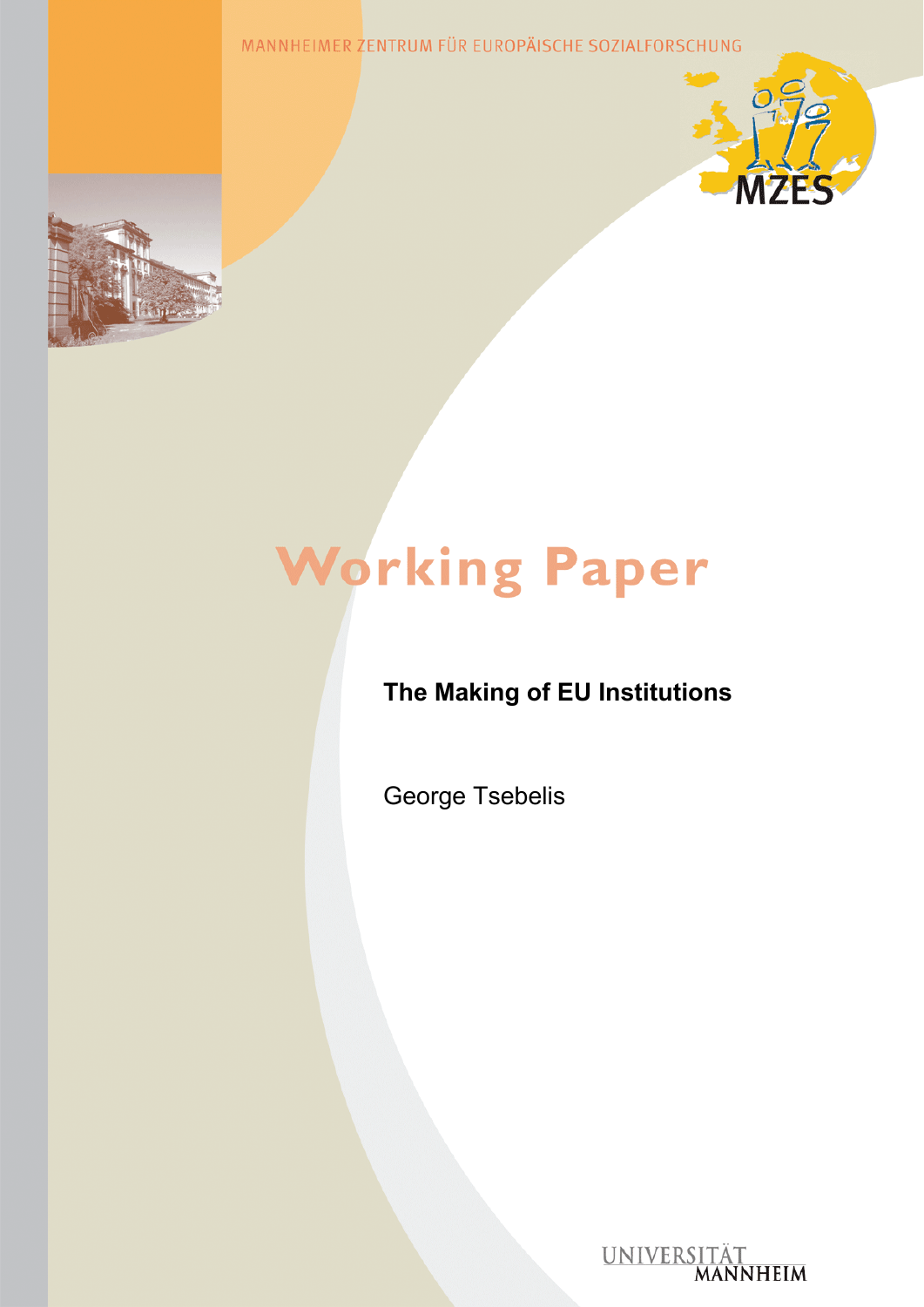George Tsebelis

# **The Making of EU Institutions**

Arbeitspapiere – Working Papers

Nr. 126, 2009

Mannheimer Zentrum für Europäische Sozialforschung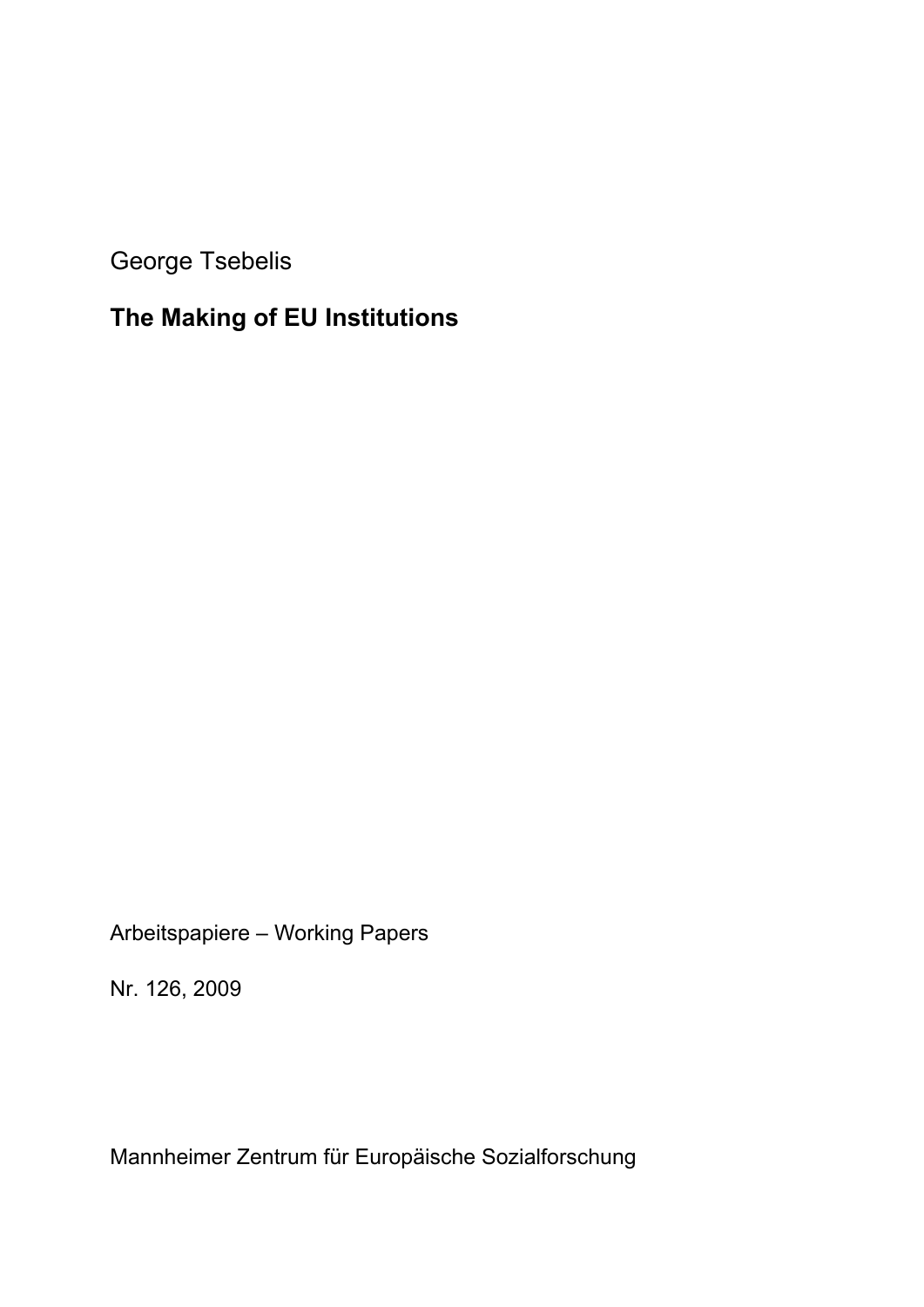#### **Tsebelis, George:**

The making of EU Institutions / George Tsebelis. – Mannheim : 2009 (Arbeitspapiere - Mannheimer Zentrum für Europäische Sozialforschung ; 126) ISSN 1437-8574

Not available in book shops. Token fee: € 3,00 Purchase: Mannheimer Zentrum für Europäische Sozialforschung (MZES), D – 68131 Mannheim WWW: http://www.mzes.uni-mannheim.de

#### Editorial Note:

*George Tsebelis is Anatol Rapoport Collegiate Professor of Political Science at the university of Michigan. He works in Comparative Politics. He is a specialist in political institutions. His work uses Game Theoretic models to analyze the effects of institutions; it covers Western European countries and the European Union. More recent work studies institutions in Latin America and in countries of Eastern Europe. He is the author of three books: Nested Games (1991 U of California Press), Bicameralism (coauthored; 1997 Cambridge UP), and Veto Players (2002, Princeton UP). His work has been reprinted and translated in several languages (Veto Players is published or to be published in Chinese, Greek, Italian, Japanese, Korean, Portuguese, and Spanish). He has received Fellowships from the Simon Guggenheim Foundation, the Russel Sage Foundation, and the Herbert Hoover Foundation. Some of his articles have received awards by the American Political Science Association. He teaches graduate and undergraduate classes on institutions, the European Union and advanced industrialized countries.* 

*During May and June 2009 Professor Tsebelis was invited as guest lecturer at the MZES. On that occasion he contributed to a three-day international conference "Reform processes and policy change: How do veto players determine decision-making in modern democracies" at the Mannheim Centre, organized by Prof. Thomas König and Dr. Marc Debus and sponsored by the Fritz Thyssen Stiftung.*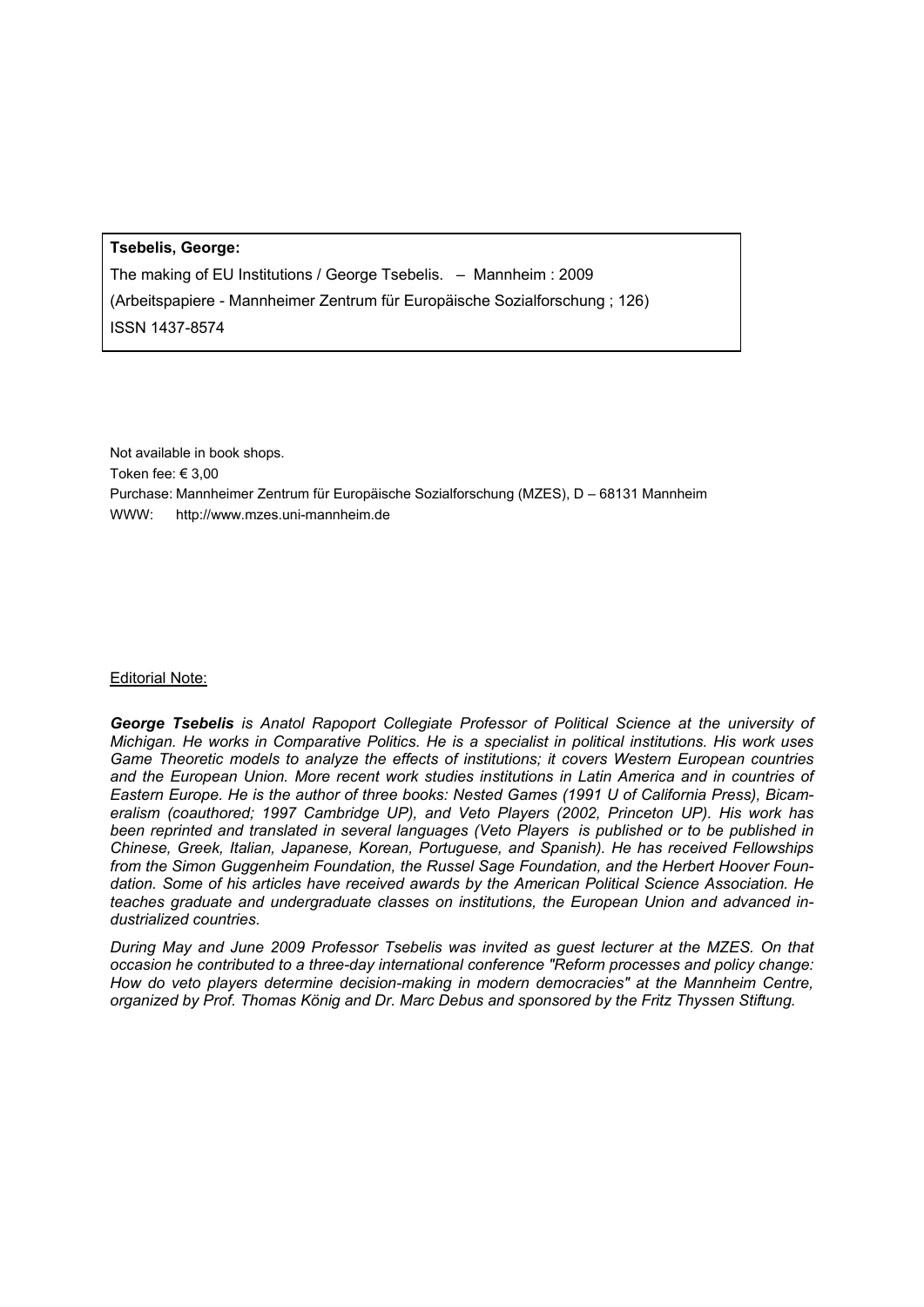#### **Abstract**

After the referendums in France and the Netherlands the European Union was in disarray. However, political elites in all countries were insisting in the adoption of the Treaty Establishing a Constitution for Europe, which in turn was a slight modification of the text adopted in the European Convention. The solution was found in the IGC of Brussels in 2007, where the substance of the Treaty was adopted, and symbolic details (flag, anthem) were dropped out. The article explains the impact of the institutions adopted in the Convention, and argues that these institutions would help political decision-making in the EU; it then explains how such significant results became possible (because of the important role of the Presidium in terms of agenda setting); finally it argues that the text of the Constitution became a focal point for all negotiating governments. This is why elites came back to it despite the public disapproval of the referendums.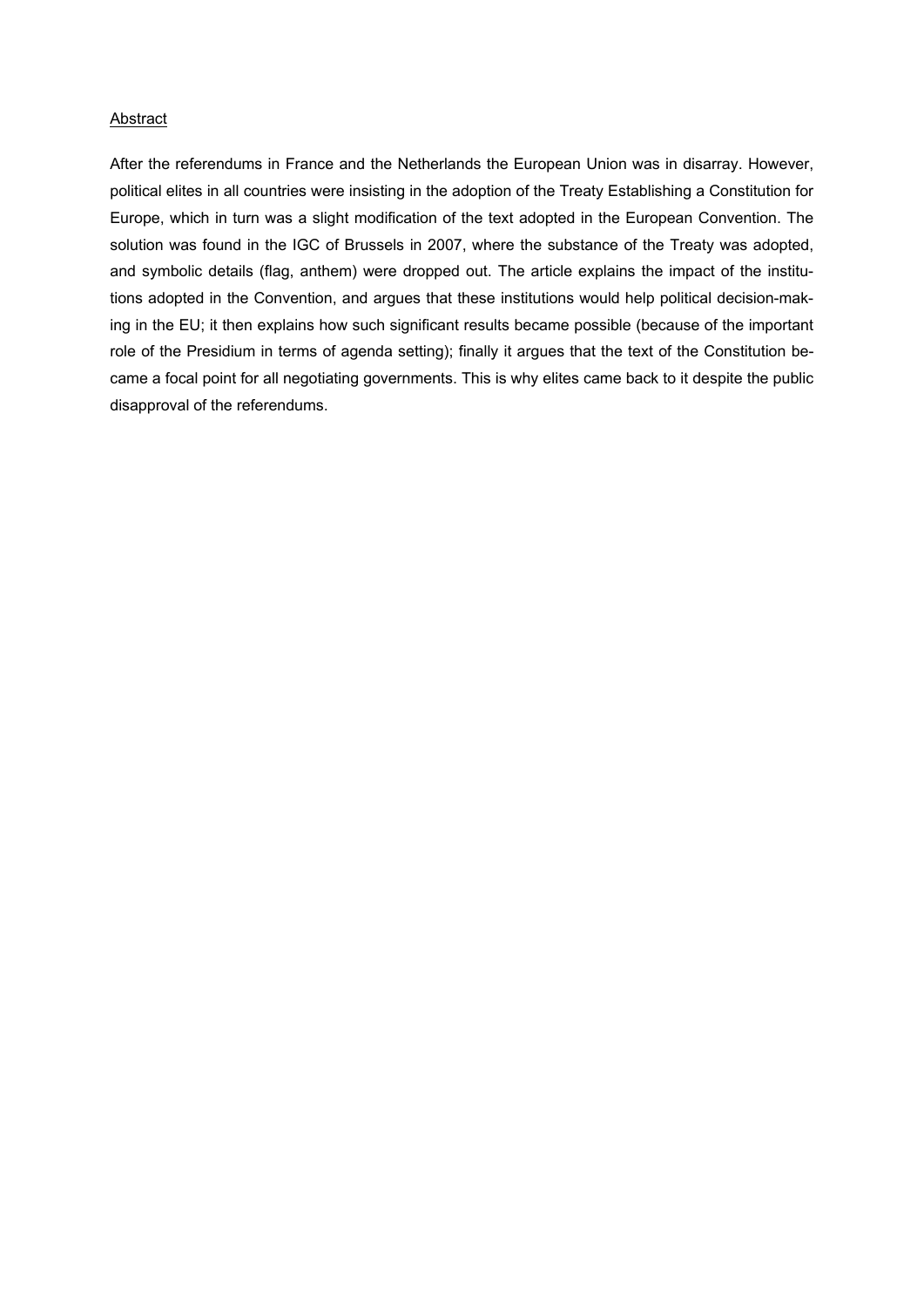# **Contents**

| $\mathbf 1$    | Introduction: Ratification Failure of the Constitution and a new round of IGCs1 |                                                                                                |  |  |  |
|----------------|---------------------------------------------------------------------------------|------------------------------------------------------------------------------------------------|--|--|--|
| $\overline{2}$ |                                                                                 |                                                                                                |  |  |  |
| 2.1            |                                                                                 |                                                                                                |  |  |  |
|                | 2.2                                                                             |                                                                                                |  |  |  |
|                | 2.3                                                                             |                                                                                                |  |  |  |
| 3              |                                                                                 | Rejection of the Constitution: Policy implications, the 'Democratic Deficit', and the Power of |  |  |  |
| 3.1            |                                                                                 |                                                                                                |  |  |  |
|                | 3.2                                                                             |                                                                                                |  |  |  |
|                | 3.3                                                                             |                                                                                                |  |  |  |
| 4              |                                                                                 |                                                                                                |  |  |  |
| 4.1            |                                                                                 |                                                                                                |  |  |  |
|                | 4.2                                                                             | Closed or restrictive rules and expansive rules ('last offer authority') 15                    |  |  |  |
|                | 4.3                                                                             |                                                                                                |  |  |  |
|                | 4.4                                                                             |                                                                                                |  |  |  |
|                |                                                                                 |                                                                                                |  |  |  |
|                |                                                                                 |                                                                                                |  |  |  |
|                |                                                                                 |                                                                                                |  |  |  |
|                |                                                                                 |                                                                                                |  |  |  |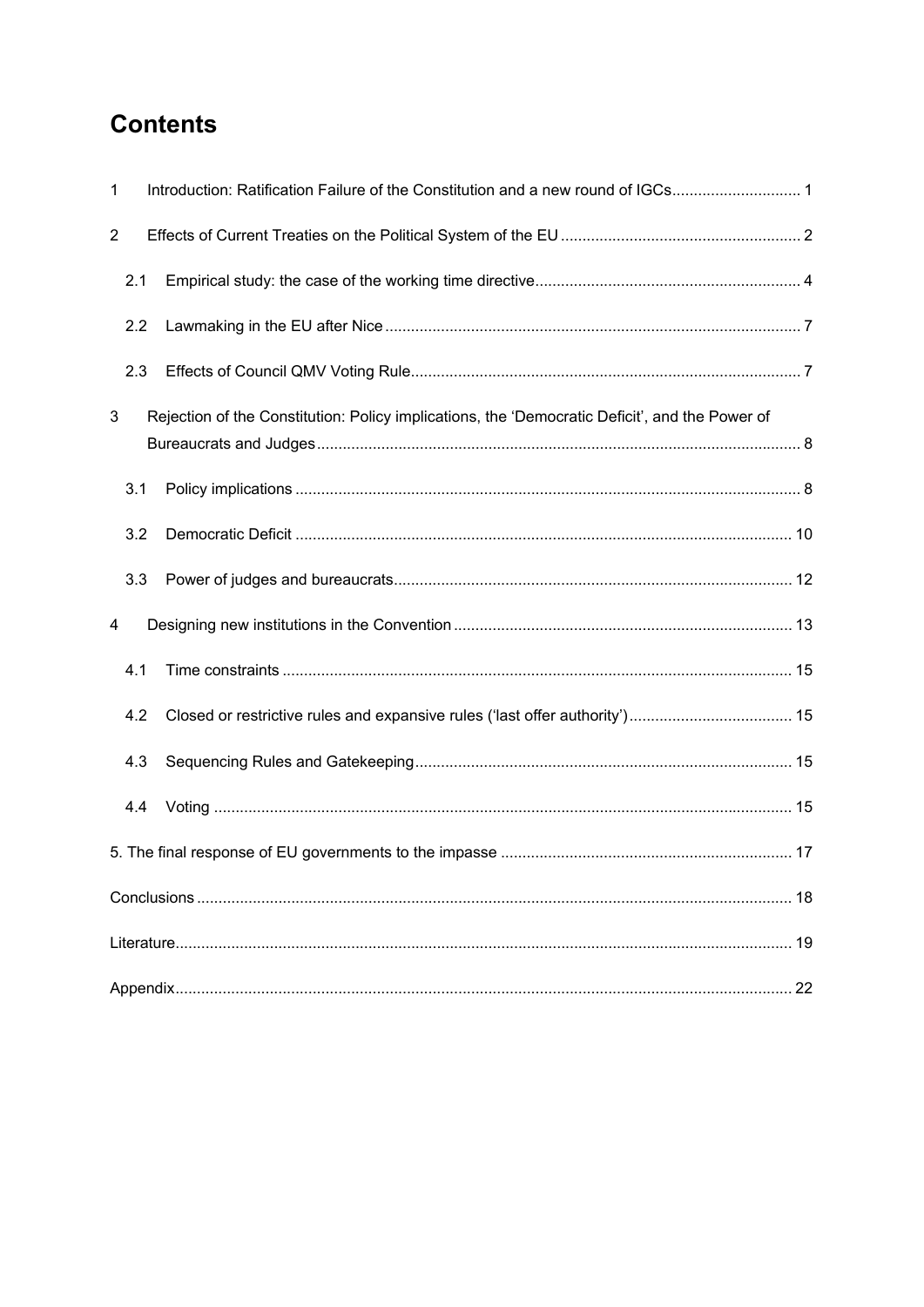## <span id="page-5-1"></span><span id="page-5-0"></span>**1 Introduction: Ratification Failure of the Constitution and a new round of IGCs**

The European integration process seems to approach a point where we can see the light at the end of the tunnel: ratification of the proposed text by all countries is expected. However, not long ago it seemed that the process was in disarray following its derailment by two referendums in France and the Netherlands. The European Council agreed the European constitution in June 2004, and subsequently all 25 member states signed the document. In a declaration attached to the constitution, the EU allowed two years for the ratification process but did not introduce a new mechanism for its ratification. Instead, as with previous treaty revisions, the constitution needed to be ratified unanimously by all member states. In view of potential difficulties, the European Council simply stated that if only fourfifths of the member states (i.e. 20) had ratified the constitution by November 2006 and other countries had ratification problems, the issue would be referred back to the European Council.

Within just a few days French and Dutch citizens created a ratification crisis when they rejected the constitution in referendums and. subsequently, the European Council [declared](http://www.eu2005.lu/en/actualites/communiques/2005/06/16jclj-ratif/index.html) a reflection period in June 2005. Jean-Claude Juncker, then President of the European Council, noted that the fact of two rejections 'leads us to think that a period for reflection, clarification and discussion is called for both in the countries which have ratified the Treaty and in those which have still to do so'.[1](#page-5-2) The purpose of this reflection period was to give the countries more time to debate and to ratify the constitution.

Some academics thought that the final outcome of this process - the survival of the institutions adopted in the Treaty of Nice - was an 'equilibrium' outcome, which did not need to be disturbed.[2 I](#page-5-3)  have argued exactly the opposite. The creation of the EU convention was unique: despite the fact that the convention had a much more diversified composition than intergovernmental conferences which often fail to produce results, there was an outcome which was approved by all 25 EU country governments in Brussels. Referendum results not withstanding, this constitutional document constitutes a focal point for projects of EU integration. Despite press analyses which focus upon the EU's failure to integrate, my belief is that as time goes by we will realize that what we had rejected in 2005 is worth our attention and our adoption (because there is no alternative). The constitution process as a proce-dural defeat but as a substantive victory.<sup>[3](#page-5-4)</sup>

Subsequent events corroborated my expectations. Indeed, the Brussels IGC under the leadership of Angela Merkel elaborated a process according to which (at the sacrifice of a few symbols like the flag and the anthem) referendums would be avoided (except for Ireland where it is required by the constitution) and the same document would be ratified by the Parliaments of the remaining countries. With a

<sup>1</sup> Jean-Claude Juncker on 17 June 2005

<span id="page-5-3"></span><span id="page-5-2"></span><sup>2</sup> For instance: 'the failure of constitutional reform is, paradoxically, evidence of the success and stability of the existing 'European constitutional settlement'' (Moravcsik 2006) 3

<span id="page-5-4"></span>What follows are excerpts from a book I am co-authoring with colleagues from Germany and Switzerland (Thomas Koenig and Simon Hug) where we treat the Convention and its outcomes as a substantive victory which needs study and not as a defeat which should be forgotten ('The Constitutional Choice for Europe: Agenda Setting in the Convention, Intergovernmental Bargains, and Ratification Outcomes').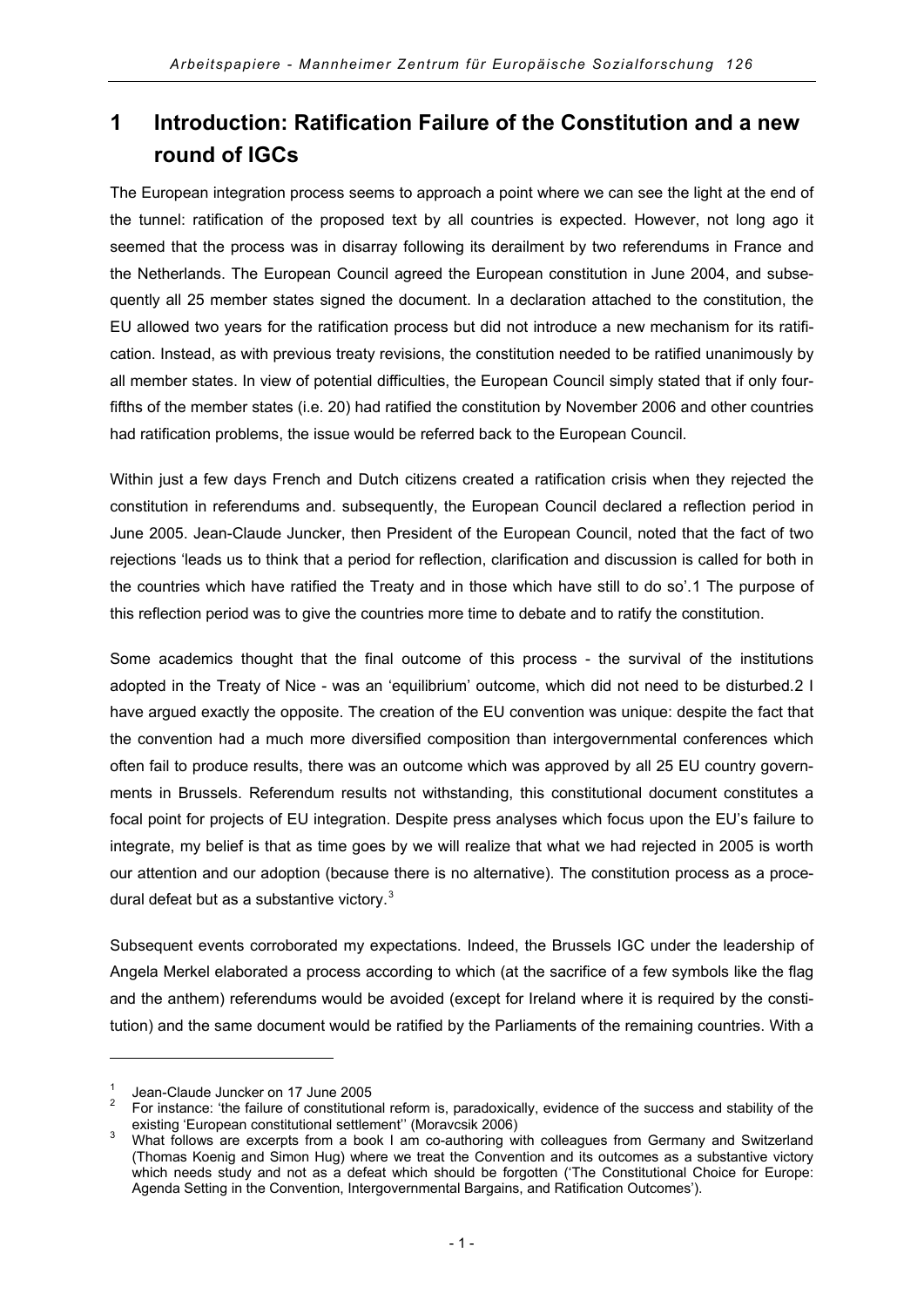<span id="page-6-0"></span>small derailment of this process by a "no" referendum result in Ireland which the EU (like a godfather) refuses to understand and asks to be reconsidered, it seems that we are approaching the adoption of a new institutional structure for the EU.

## <span id="page-6-1"></span>**2 Effects of Current Treaties on the Political System of the EU**

The traditional way of revising the EU treaties was at Intergovernmental Conferences (IGCs) where each country was endowed with veto powers over the final product. However, this procedure had led to extreme outcomes in the Nice Treaty following the 2001 IGC. Intense disagreements between large and small states were resolved by including provisions to the liking of each group, resulting in the creation of an institutional framework that was difficult to work within (Tsebelis and Yataganas 2002). For instance, the Council cannot now take decisions unless a very demanding triple majority requirement is met (qualified majority (QM) of weighted votes, majority of countries, and representation of 62% of EU population). The most frequent analysis of EU institutions is through the use of 'power indices' that assess the relative power of different countries in the Council. I have criticized this approach because of the lack of focus on the institutional structure of the EU (Garrett and Tsebelis 1999a, 1999b, 2001) and proposed a different analysis which takes into account the actual decision-making system of the EU – in other words the variable that is modified in each constitutional revision (Tsebelis 2002). According to this analysis, increasing the QM threshold in the Council (i) increases the policy stability of the system; (ii) shifts legislative outcomes towards the preferences of the Council; and (iii) increases the role of the judiciary and the bureaucracy.[4](#page-6-2) I argue that this is precisely what the Treaty of Nice does to an excessive degree, and this is what the European Convention (in the Draft Constitution) and the subsequent IGC (drafting the Treaty establishing a Constitution for Europe) tried to correct by eliminating this QM of weighted votes requirement.

Tsebelis and Yataganas (2002, 283) have analyzed the dynamics of bargaining leading to the Nice Treaty, and argued that it was the first time that the three key EU institutional criteria (QM of weighted votes, majority of states, and QM of populations (62%)) did not coincide, and that different countries were attached to different principles. As a result, the conferees in Nice adopted the detrimental strategy of including all three criteria for valid decision-making. In other words, the conferees were involved in a collective prisoners' dilemma game and it was individually rational to insist on their own preferred criterion. As a result, they became collectively worse off by their inability to compromise (see also Galloway 2001).

Tsebelis (2006) used the number of winning coalitions in the Council to represent the different decision-making rules. The short-term effects of Nice were minor. Indeed, under the 62/87 QM rule which was in effect before the Treaty of Nice, the number of winning coalitions with the single QM criterion

<span id="page-6-2"></span><sup>4</sup> The judges by interpretation of the existing law, and the bureaucracies by implementing the same legislative and regulatory texts (Tsebelis and Yataganas 2002; Gormley 2003, 817; Metcalfe 2000).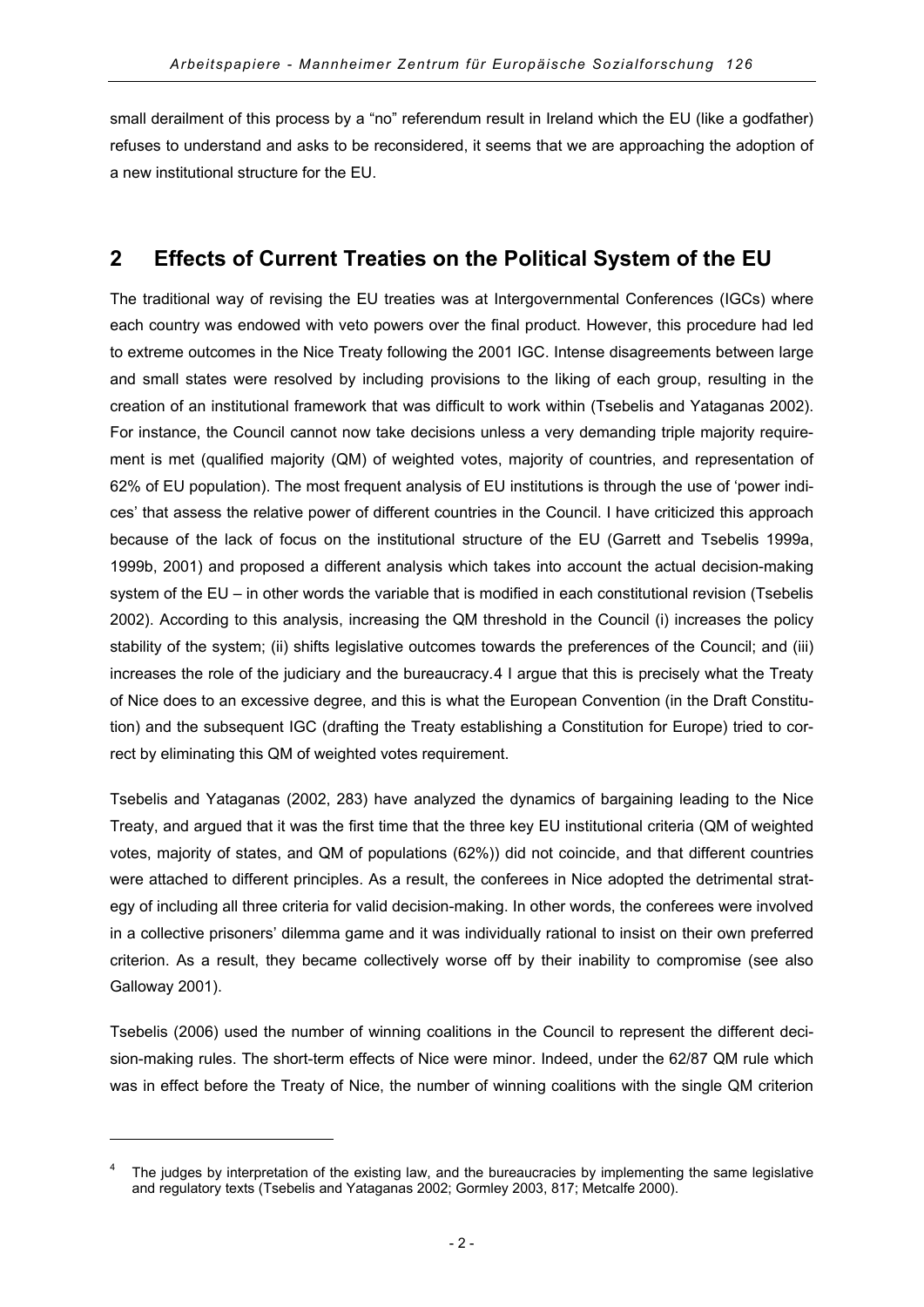was 2549/32768 (7.77%). This number would have been slightly restricted by the triple majority to 2513/32768 (7.67%)

The effects of the triple majority become even smaller in a European Union of 15 members with the weighting system adopted by the Nice Treaty itself. Now with the simple QM criterion (169/237) the number of winning coalitions is 2707/32768 (8.26%), while with the triple one, it is reduced to 2692/32768 (8.21%). With the expansion to 25 members, the difference between the simple QM criterion (255/345) and the triple majority criterion remains insignificant (the number of winning coalitions goes down from 1,204,448 to 1,203,736 - but what is significant is that these numbers identify 3.58% of winning majorities in the Council.

The Convention and its leader Valéry Giscard d'Estaing must take the credit for correctly identifying the source of the high policy stability generated by the Nice Treaty: the QM requirement of weighted votes.<sup>[5](#page-7-0)</sup> As a result, the convention leadership introduced the much more permissive double criterion. The Praesidium proposal of QMV in the Council, put forward by Giscard, introduced a double majority principle to adopt legislation by QMV including 50% of member states and 60% of the population. The IGC initially failed to reach a compromise after opposition from Spain and Poland in December 2003 regarding the voting rule. Immediately after the failed summit, Giscard pointed out that he had initially proposed a threshold of 66%, but that a majority in the Praesidium chose to lower it to three-fifths (European Report 2003; Cameron 2004, p. 386). In 2004, the IGC could agree on a new definition of QMV. It preserved the double majority principle, thus abandoning the weighted vote scheme in the Council, but raised the majority threshold to 55% and the population threshold to 65%. As an additional criterion, at least four member states are necessary for a blocking minority.

Under the convention QMV proposal, the frequency of valid decisions would have increased by a factor of 6: from 3.58% to 22.5%. So, the frequency of valid decisions went from 8% in a Union of 15 (before or after Nice) to 3.58% in a Union of 25 (after Nice) to 22.5% under the Convention proposal, and back down to 10% under the Constitutional Treaty (the text rejected by the referendums).

However, Tsebelis' (2006) numbers can be challenged on the grounds that they do not incorporate the preferences of the actors. It is not always the case that more veto players lead to more policy stability; the policy distance between players matters too. Similarly, Tsebelis' (2006) results are based on the assume that each potential coalition is equally probable. This is not necessarily the case: it is more likely that countries located closely in the policy making space will make coalitions more frequently. In addition, if countries enter into competition as to which one will be included into winning coalitions, then, the 'competitive' price for entering a coalition will be the same per unit of support (each vote, or the representation of each million voters depending on the decision-making rule in the Council).<sup>[6](#page-7-1)</sup>

<span id="page-7-0"></span><sup>5</sup> The other two decision-making requirements (majority of countries and qualified majority (60%) of the population) impose very few restrictions on the decision-making process.

<span id="page-7-1"></span>For an analysis of this line of reasoning which provides a serious challenge to the 'power indices' methods of assessing power within a voting body, see Snyder et al. (2005).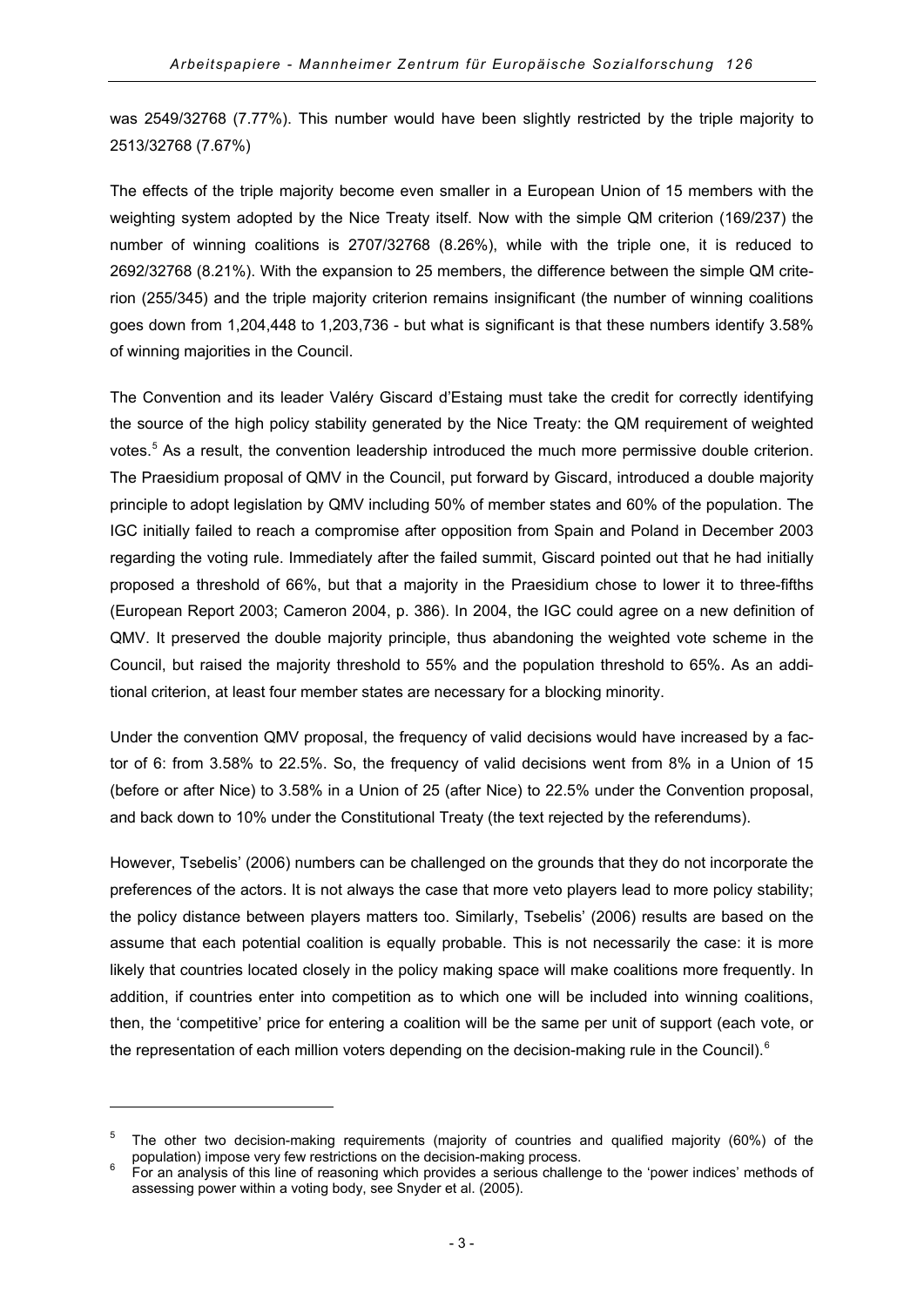<span id="page-8-0"></span>An alternative way of calculating the size of the core of EU institutions is provided in König and Bräuninger (2004). They consider the positions of the different countries members on a two dimensional policy space. The first dimension is a general left right dimension and the per capita income of the different countries is used as a proxy for this variable. The second is policy positions on agricultural issues, and they are approximated by the percentage of agriculture into a country's GDP. Using both these indicators, they calculate the core of the Council presenting a comparison before and after the expansion (Figure 1, see page [2](#page-26-2)2) as well as a comparison between Nice and the Convention (Figure 2, see page [2](#page-27-0)3). In both cases, the core expands significantly with more countries, as well as with the Nice Treaty rules. This method has also it own drawbacks. The proxy variables may be considered objectionable. The new countries have not participated very much in voting either in the Council or in the European Parliament, so, one cannot use their record to establish their policy positions.

All these different methods come to very similar results: the core of the EU expands because of the rules introduced in Nice and because of the expansion to 25 countries, but is there any empirical evidence to support them? We have to point out that it is very early for empirical tests and that the evidence is going to be sparse, but there are some serious indications. I will start with a case study, and then make references to some aggregate data presented recently by the Commission.

#### <span id="page-8-1"></span>**2.1 Empirical study: the case of the working time directive**

Passed in 1993 and amended in 2003, this directive is current EU law designed to protect workers from exploitation by employers. It lays down regulations on matters such as how long employees work, how many breaks they have, and how much holiday they are entitled to. One of its main goals is to ensure that no employee in the European Union is obliged to work more than an average of 48 hours a week.

Introduced as health and safety legislation in 1993, the directive became a 'pet hate' of the British government and business lobby, which resented the idea that the EU could set laws telling workers to down tools even if they wanted to put in extra hours. The current legislation in force therefore provides for a so-called 'opt-out' that allows the possibility of exceeding the maximum weekly working time (48 hours) if the worker gives her agreement to carry out such work. This 'opt-out' possibility was made specifically for the UK and is destined to be phased out (although no deadline for expiration was set).

The UK was the only Member State to apply the opt-out on a general basis but, following enlargement, two new Member States, Cyprus and Malta, are applying it on a general basis. Luxembourg applies the opt-out to its restaurant and catering sector in order to avoid more stringent national rules on reference periods for calculating working time so that it can cope with seasonal peaks. Although this 'opt-out' provision of the directive concerns only a few member states, it has attracted widespread public attention, as it is considered by many to be an exemplary issue in the ideological division be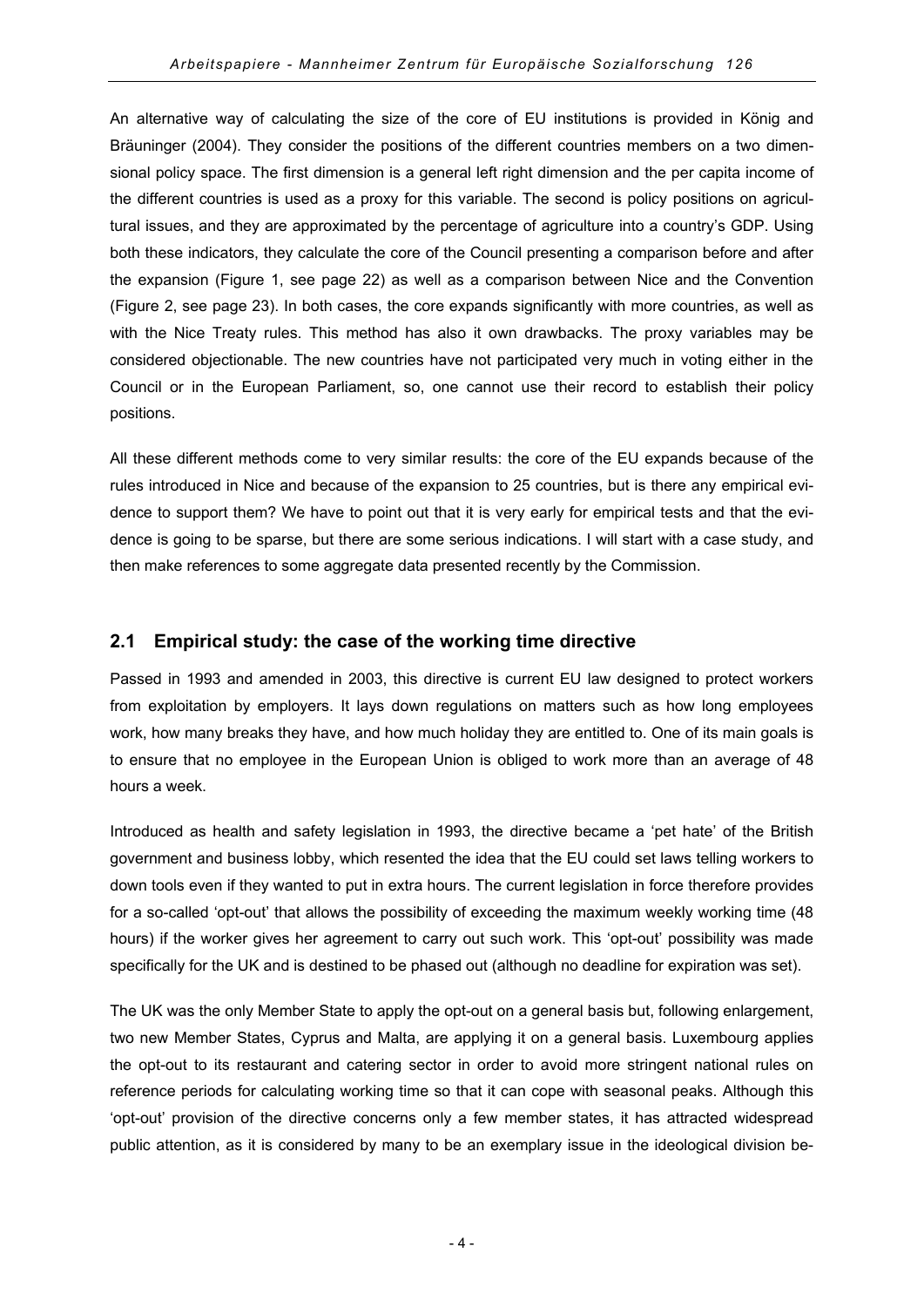tween those member states insistent on flexible labour market standards and others that pursue a 'European social model' approach.

In several court rulings, the ECJ noted that the definition established by member states themselves in the Directive means those 'on-call duty' hours in the workplace should be regarded as working time. These rulings have significant implications for the health and emergency sectors. Following the European Court of Justice (ECJ) rulings in 2000 and 2003, which defined time spent on-call by health professionals as working time, France, Spain and Germany have applied the opt-out to their health sectors.

In September 2004, the Commission proposed an amendment to the directive, partly because the 1993 directive required its revision in 2003. The first issue of this new proposal is the reference period, i.e. the time over which the average 48-hour weekly limit on working time is calculated. The second issue concerns the application of the so-called 'opt-out' that allows member states to put in place measures to allow individuals to agree not to be subject to the 48-hour limit. Furthermore, the Commission decided to react to the ECJ ruling regarding the definition of working time spent on-call by health professionals.

The Commission proposed that Member States will only be able to apply the opt-out if it is explicitly allowed under a collective agreement **and** if the individual worker consents (the conditions attached to the worker's individual consent are tightened). Because of the major financial implications for many member states of the ECJ rulings, the Commission decided to propose to exclude on-call time from the working time definition.

While the UK fears it could lose the 'opt-out' exemption, other member states need a new deal on the directive because some are breaking the rules on the related matter of 'on-call' work and fear legal challenges from employees such as doctors.

The directive is subject to the co-decision procedure and QM voting in the Council. In May 2005, the European Parliament adopted far-reaching amendments to the Commission's original proposals. Parliament voted in favour of phasing out the opt-out within three years, and recognizing on-call time as working time, in line with the ECJ rulings. The Commission rejected the EP's amendments on these issues. However, the most significant developments of the directive occurred in the Council where the proposal is now pending.

The Council has started discussions on the directive in October 2004, but has failed to reach a common position since. The UK is so far confident it has assembled sufficient support to block moves to end its 'long hours' work culture. Britain's defence of its flexible labour rules is seen as an attempt to convince Europe - and particularly France - of the need to adapt to globalization. France, which has a 35-hour working week, has led demands for UK workers to be brought into line.

It is difficult to determine the coalitions in the Council at various points in time because in each Council meeting there are new proposals that ministers discuss about. European news reports suggest, how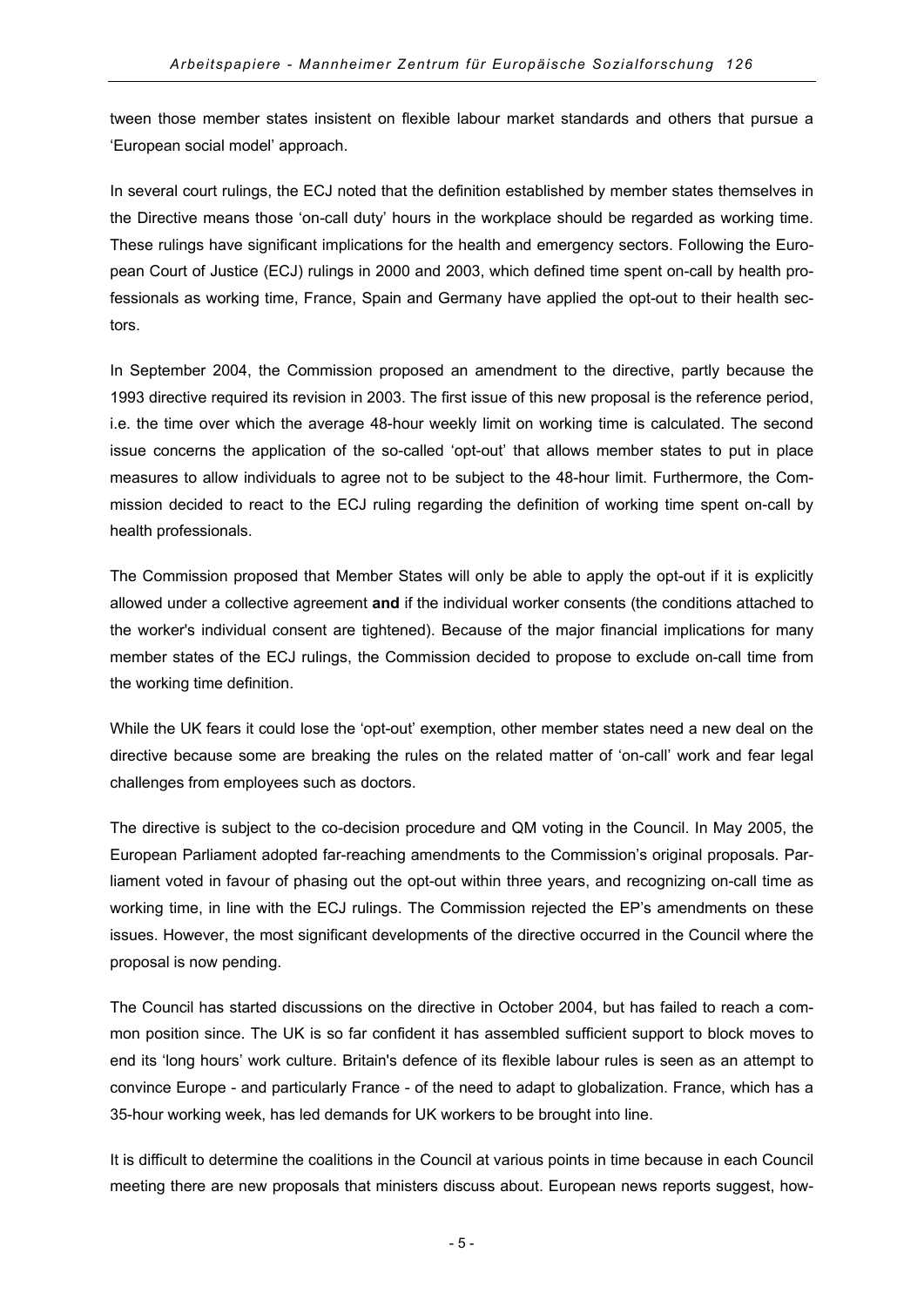ever, that agreement on the proposal could have been reached in late 2005 under the UK Council Presidency. In an attempt to avoid fixing a date to end the opt-out, the UK attempted to appease those in favour of its gradual phase-out by suggesting this could still be considered later in the game in a Council statement attached to the revised proposal. The proposal divided the Council into a pro- and an anti-UK coalition (European Report, 2005). The Pro-UK coalition included Poland, Lithuania, Ireland, Italy, Malta, the Netherlands, Germany, Austria, the Czech Republic, Slovakia, Finland, Latvia, Estonia, Slovenia, Denmark and Sweden. The Anti-UK coalition was composed of France, Belgium, Spain, Greece, Cyprus, Portugal and Hungary, Luxembourg. The pro UK camp only satisfied two out of the three criteria prescribed by the Nice Treaty. As Table 1 demonstrates, the pro-UK coalition could not get enough weighted votes.

| <b>QMV criterion</b>   |                               | <b>Treaty of Nice</b> | <b>Constitution</b>       |        |  |
|------------------------|-------------------------------|-----------------------|---------------------------|--------|--|
|                        | Required                      | Actual                | Required                  | Actual |  |
| Member states majority |                               |                       |                           |        |  |
| 50%                    | 13                            | 17                    |                           |        |  |
| 55% (at least 15)      |                               |                       | 15                        | 17     |  |
| <b>Weighted Votes</b>  | 232                           | 209                   |                           |        |  |
| Population majority    |                               |                       |                           |        |  |
| 62%                    | 283.216                       | 311.4                 |                           |        |  |
| 65%                    |                               |                       | 296.92                    | 311.4  |  |
|                        | <b>Measure would not pass</b> |                       | <b>Measure would pass</b> |        |  |

| Table 1. Working Time Directive (voting intentions for 2005 UK compromise proposal) |  |  |  |
|-------------------------------------------------------------------------------------|--|--|--|
|                                                                                     |  |  |  |

Source of member state coalitions: European Report 2005.

Had the voting rule of EU constitution applied, the Council would have been able to reach an agreement. According to the EU constitution, a QM is reached if 55% of the member states (but at least 15) represent 65% of the population. The pro-UK coalition would have satisfied both criteria.

This shows agreement over the directive in the Council could have been achieved in late 2005. As it stands now, the pro-UK coalition has lost a significant number of supporters. As of summer 2006, it looks like the UK is in a blocking coalition (together with Germany, Poland, Malta, Estonia, and Slovakia). The coalition that would like to phase out the 'opt-out' does not have enough votes right now (nor would it reach a QM under the EU constitution rules). The discussions in the Council continue.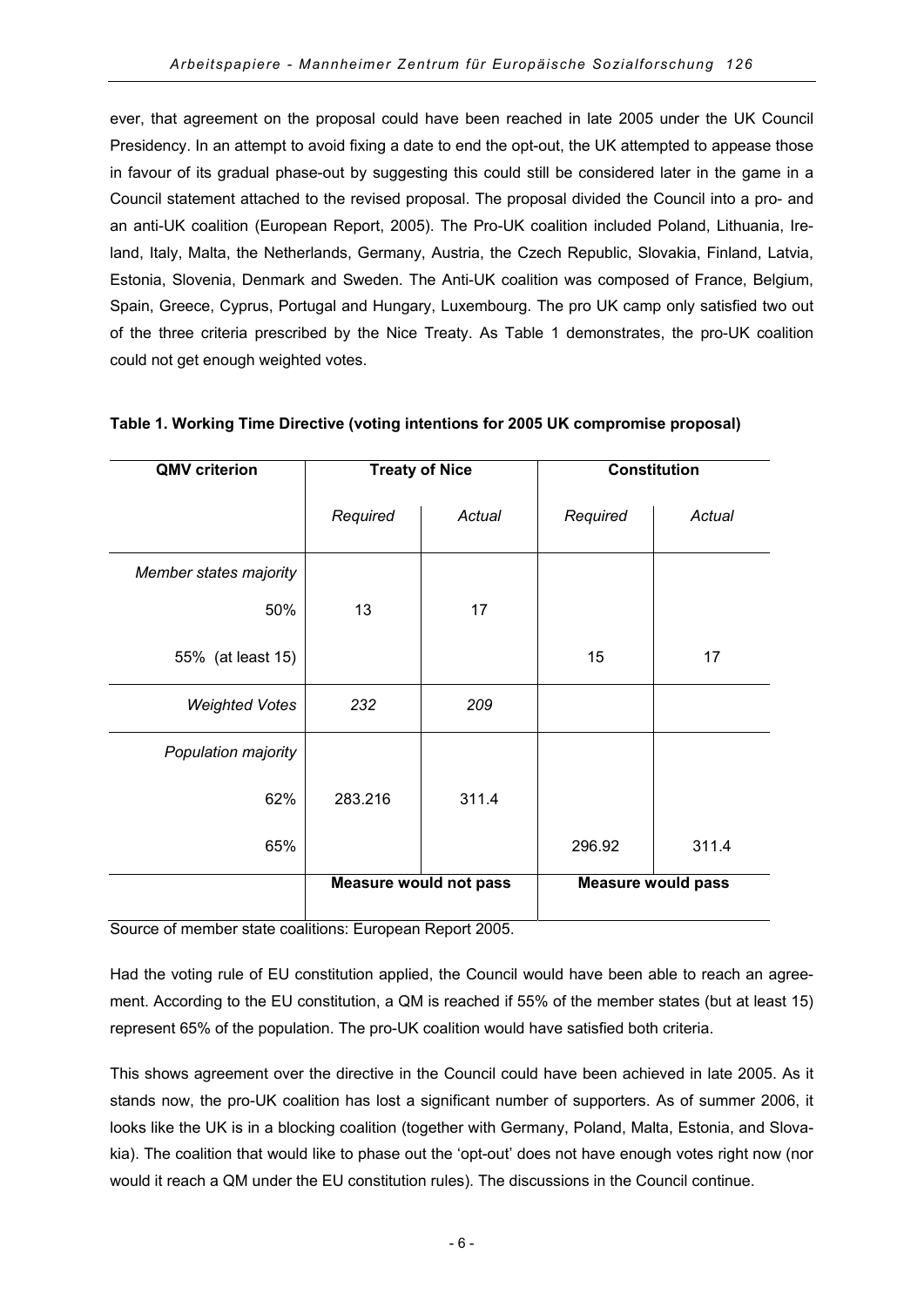<span id="page-11-0"></span>While this case is not an example of legislative failure (it is after all possible that an agreement will be reached some day!), it shows that the institutions of the Nice Treaty do slow down decision making (increase policy stability) and that the EU constitution would have accelerated decision making (increase policy change).

#### <span id="page-11-1"></span>**2.2 Lawmaking in the EU after Nice**

Let me now present the aggregate evidence proposed recently by the Commission. In the *Better Lawmaking Report for 2005* the Commission finds that legislative proposals have significantly declined during the first year of the application of the Nice rules along with the enlargement. It notes that 'the number of legislative proposals fell in 2005 by 17.5 percent compared to 2004 and by 10.5 percent compared to the 2003-2004 average. That decrease applies for all types of proposal: regulations (-21), directives (-24), decisions (-46) and recommendations (-2). The biggest relative drop is in the number of directives which fell by 47 percent compared to 2004' (European Commission 2006).

Of course, the case study may be an isolated event, and the Commission data refer to a very recent and limited time period. But both are completely consistent with the arguments I present. So, having established that the difference between the Convention decisions and the Nice Treaty prescriptions is significant, let us now go back to the political implications for the EU.

#### <span id="page-11-2"></span>**2.3 Effects of Council QMV Voting Rule**

What are the political (or redistributive) consequences of changing the QM threshold in one of the chambers? As Tsebelis and Money (1997) demonstrate, this shifts the policy outcomes *towards* the chamber where decision-making becomes more difficult. Figure 3 (see page [24](#page-28-0)) shows the winset of the status quo of a bicameral legislature composed of three members for each chamber. In the first case the decision is made by congruent majorities in both chambers; in the second, unanimity in the Council is required (along with a majority in the Parliament). The lightly shaded area indicates the winset of the status quo by congruent majorities, while the heavily shaded area indicates the winset of the status quo when unanimity is required. The reader can verify the outcome shifts in favour of the Council in the second case. The reason is that an additional member (whose preferences were ignored in the case of congruent majorities) is now taken into account. This member has the most 'stringent' preferences since his location was so close to the status quo that the other members preferred to ignore him. Now that his agreement is required he restricts the winset of the status quo towards his preference and towards the location of the Council.

The bureaucracy and the judiciary are involved with legislatures in a sequential game. They interpret the law and then the legislature can decide to overrule their statutory interpretation or not (Tsebelis 2002). Let us assume that there are three legislative veto players. Figure 4 (see page [25](#page-29-0)) demonstrates such a case, and the triangle 1-2-3 is defined as their core, the set of points that they cannot agree to change. Consequently, if the first mover selects one of the points of the core, there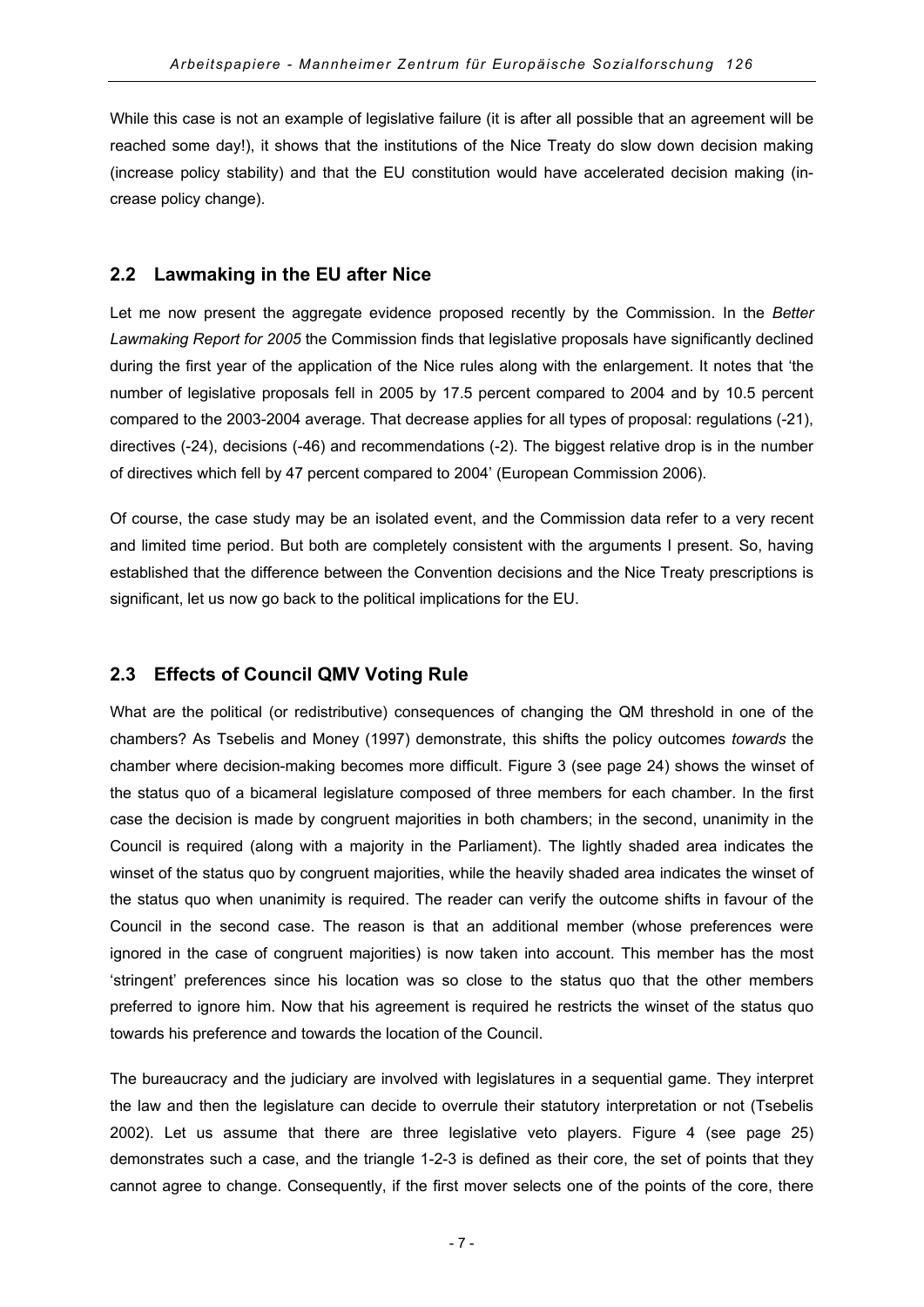<span id="page-12-0"></span>will be no legislative overrule. Figure 4 presents three different possibilities. In the first two cases, the first movers' ideal points J and K are outside the legislative core and they select the closest core point to them (J' and K' respectively). Despite the fact that these two choices are significantly different from each other, the veto players are incapable of changing either of them. In the third case, the first mover is located inside the legislative core but changes her mind and moves from point L1 to point L2. Since the first mover is inside the core she can select her own ideal point.

If the courts are rendering constitutional interpretations, then it is difficult to almost impossible for the legislature to overrule the courts' interpretation. However, different constitutions specify conditions for constitutional amendments, and the courts have to take into account this possibility in their interpretations. For instance, Santoni and Zucchini found that the Italian Constitutional Court becomes more proactive the greater the ideological distance of the government parties from the Communists in the period 1956-1992 (the government along with the Communists together formed a majority that could modify the Italian Constitution) (Santoni and Zucchini 2004).

There is one additional point concerning the above simple game-theoretic account raised in the literature. Given that the first movers in the game presented above will be able to select a policy close or identical to their own ideal point, what will the legislative branch do to prevent this event from materializing? There is an extensive literature which argues that legislation will be more restrictive when there are many veto players (Huber and Shipan 2002; McCubbins et al. 1987, 243; McCubbins et al. 1989, 430; Moe 1990, 213; Moe and Caldwell 1994, 171). This is a valid point, and if the legislature can come to an agreement they will restrict both bureaucrats and judges. Consequently, multiple veto payers will lead to more lengthy and bureaucratic legislation.

Increasing the QM threshold in the Council has a multitude of results. It increases the policy stability of the system; it shifts legislative outcomes towards the preferences of the Council; it increases the role of the judiciary and the bureaucracy.<sup>[7](#page-12-3)</sup> I will now argue that this is precisely what the Treaty of Nice does to an excessive degree, and this is what the European Convention in the Draft Constitution and the IGC in the Treaty establishing a Constitution for Europe tried to correct by eliminating the QM of weighted votes requirement.

## <span id="page-12-1"></span>**3 Rejection of the Constitution: Policy implications, the 'Democratic Deficit', and the Power of Bureaucrats and Judges**

#### <span id="page-12-2"></span>**3.1 Policy implications**

1

Previously, I demonstrated that imposing constraints on the decision-making of the Council (or EP) leads to further difficulties in Union decision-making since when the core of the Council increases the

<span id="page-12-3"></span><sup>7</sup> The judges by interpretation of the existing law, and the bureaucracies by implementing the same legislative and regulatory texts (Gormley 2003, 817; Metcalfe 2000).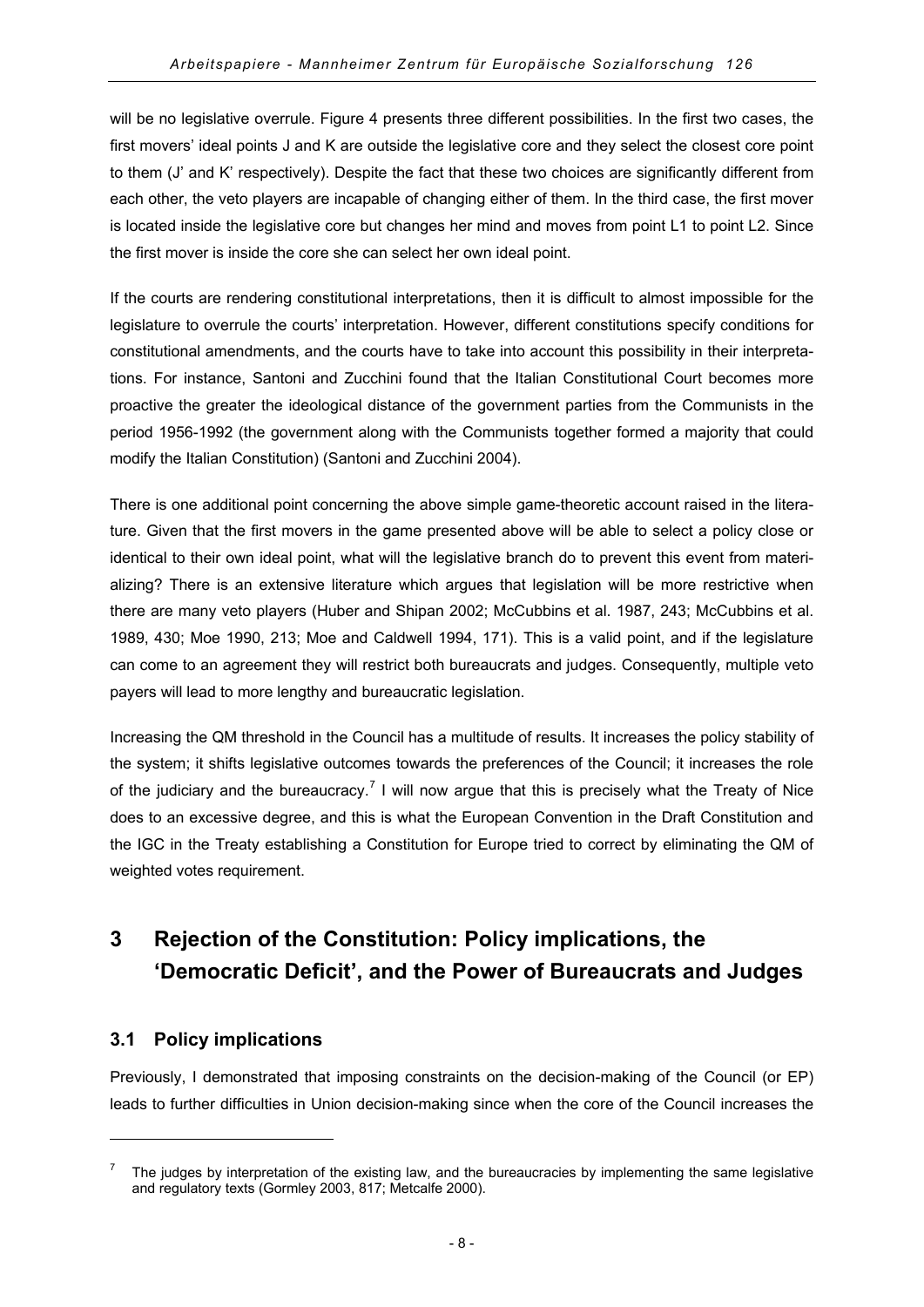core of the Union either increases or remains the same. Furthermore, I explained that the restrictions imposed by the Nice Treaty are very significant, and that the proposals made at the Convention would have resulted in dropping one of the requirements, increasing by a factor of 6 the number of decisive coalitions in the Council (according to Tsebelis 2006), or, significantly decreasing the size of the policy core (according to König and Bräuninger 2004). In both cases, changes of the status quo are much easier under the Convention document, or the IGC compromise, than under the status quo (Nice Treaty). These are quantitatively significant differences, but why should one care whether the Union is able to make political decisions or not? Could we perhaps say that a Union which is unable to decide politically is a better institution than a politically active Union? After all, decisions will be made at the national level and maybe the people of Europe will have this way more control over the decisions affecting them.

In fact, the whole debate about political versus 'other' issues in the Union is based on whether it is better for the Union to be able to make decisions that overrule the positions of any individual member country or not. Originally only economic matters fell in the competence of the Union (or better: the Community) and it used to be that all decisions needed unanimity in the Council (Luxemburg compromise). Over the years, more competences have been added and a certain amount of QM voting was applied. Currently only the issues of taxation and foreign policy remain exclusively in the hands of the member countries (Moravcsik 2002, 603).

While there is no general 'philosophy' about which issues should or should not be in what jurisdiction (why is it better for countries to have fiscal but not monetary discretion as determined by the Maastricht treaty), the Union's ability to make political decisions is directly linked to which decisions will be made, de facto, by the political institutions of the Union and which will be made by other institutions (national or supranational). We focus on the national ones here.

Policy stability in any political system enables the citizens to know the rules of the game and to undertake initiatives that will be beneficial to them on the basis of these rules. On the other hand, the ability to make changes to policy enables a political system to adapt to a changing environment. Let us use two examples to make the point clear. Having a taxation system that remains stable will enable people to make investment decisions that are as profitable as possible and therefore, lead to higher levels of growth. This is a standard economic argument (Kydland and Prescott 1977) and empirical analyses have corroborated this line of reasoning (Henisz 2000). On the other hand, an exogenous shock (like an increase in the price of oil) may lead different political systems to adopt varied responses, like increased taxation on oil in order to reduce consumption, or decreased taxation in order to keep prices stable in other areas, or the study or exploration of alternative energy resources.

Is it better for a political system to have more or less policy stability? There is no general answer, unless a political system occupies some kind of extreme position (if, for example, unanimity is required for decision-making in a parliament like the Polish *Sejm*, or decisions on human rights are made by simple majority in which case a majority can decide to oppress the human rights of a minority) (Tsebelis 2002).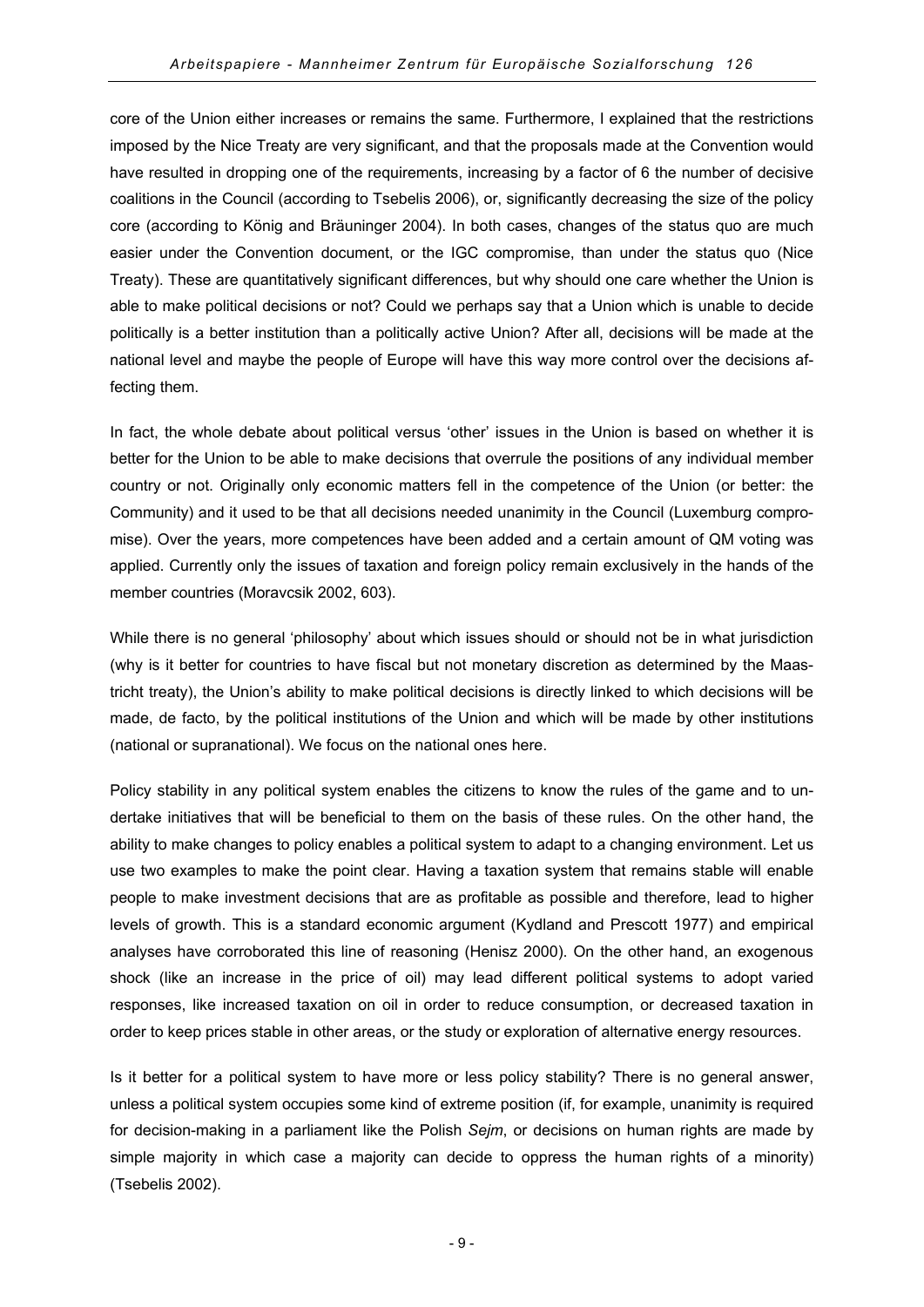<span id="page-14-0"></span>Obviously the European Union does not fall into an extreme category like the ones described. However, will it be facing an economic and political environment with lots of shocks (and therefore, high variance of external conditions?). The developments of terrorism, potential trade conflict with the United States, globalization and the opening of new markets, new environmental challenges like climate change are all external shocks that may be too big for individual European countries to respond, and therefore require a coordinated adjustment. In this case, decisions by the European Union will become more necessary, not less. So, restricting the Council's decision-making capabilities undermines the Union today more than it did in the past. This is the crux of the federalist debate today as it was when the Union started in the 60s: is coordination among the individual countries necessary in order to create an entity able to negotiate with superpowers like the US and the Soviet Union (in the past) or China (in the future) and influence decisions worldwide, or will individual countries have to negotiate on their own (with a high probability of becoming 'price takers')?

As a result of this analysis, I am arguing that the steps taken in the Treaty of Nice are negative, and the failure to adopt the text of the European Convention has been a further unfortunate development. Now, after the negative referenda in France and the Netherlands, the Nice rules risk to be permanent. The insistence of countries on their own rights and the lack of focus to the collective consequences will inevitably lead to an inability of the Union to address new issues. Ultimately, this will leave each country to make its own decisions, but with only its own forces, facing situations where its own weight may not be enough to confront difficult conditions.

#### <span id="page-14-1"></span>**3.2 Democratic Deficit**

Scholars continue to discuss the issue of a 'democratic deficit' connected with European Union institutions. It is not clear what this discussion is about. It may be that political decisions do not reflect the wishes of the public. Or, it may be that information about the decisions made by the political system is not disseminated to the public. According to Follesdal and Hix (2006), the 'standard version of the 'democratic deficit'' debate centers on five issues: first, the increase in executive power and decrease in national parliamentary control; second, a weak EP; third, despite increasing powers of the Parliament in recent years, the absence of a 'European element' in European elections; fourth, the distance between the European Union and voters due to the complicated institutional framework; and fifth, neoliberal EU policies that are not supported by a majority of voters in many member states. Recently, some scholars have argued against the existence of a 'democratic deficit'. According to Majone, the EU is predominantly a regulatory state and has simply a 'credibility crises. If the EU were democratized through an increase of its majoritarian institutions, this development would lead to a politicization of regulatory policy-making and more redistribution than Pareto-efficient outcomes (Majone 1998, 2000). Another critique comes from Moravcsik whose intergovernmentalist view implies that the EU is unlikely to adopt policies that negatively affect a national interest and that there are no unintended consequences of the intergovernmental bargains and hence no 'democratic deficit' (Moravcsik 2002). In the latest contribution on the subject, Follesdal and Hix (2006) reject both Majone and Moravcsik's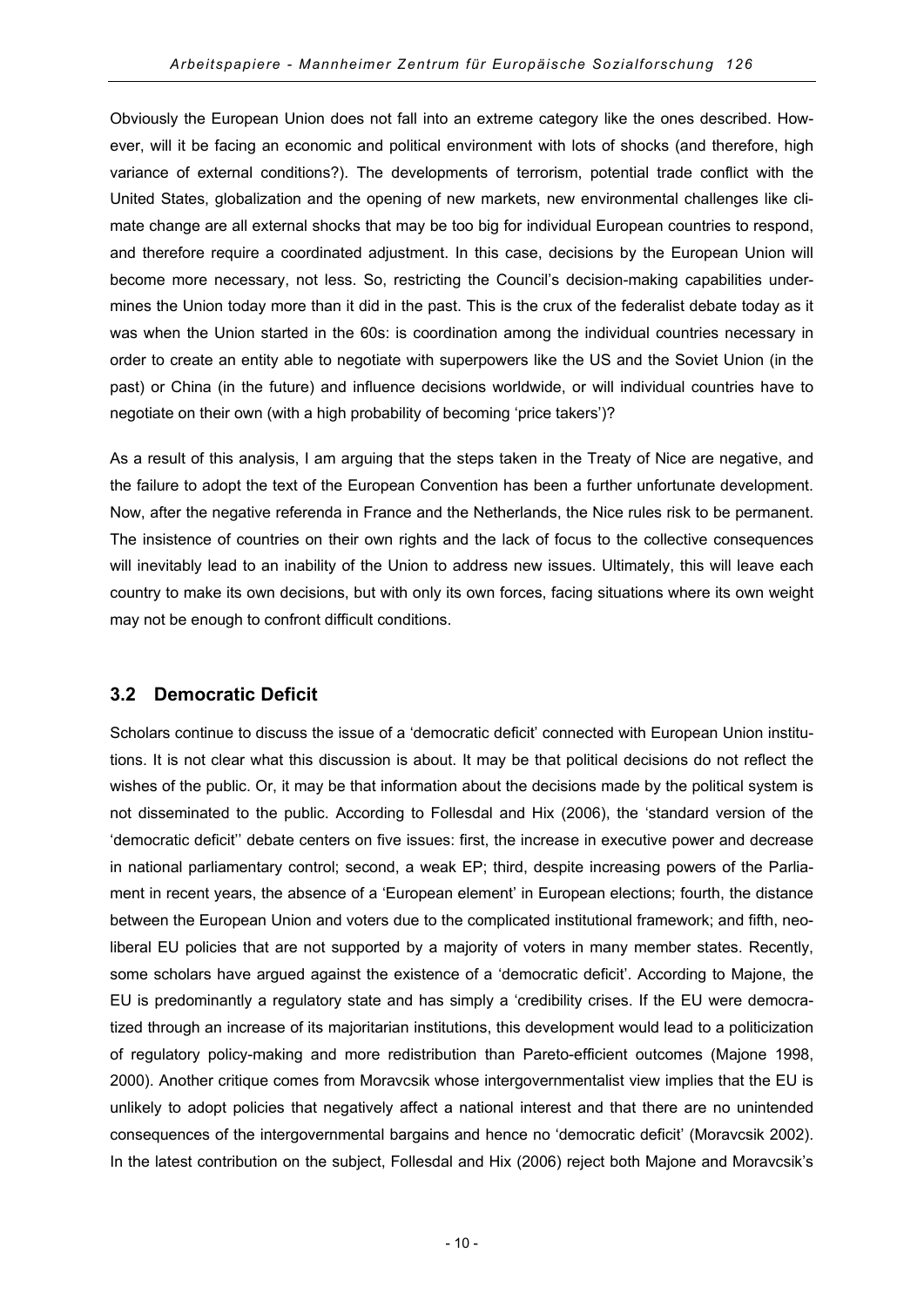critique and claim that the most fundamental 'democratic deficit' in the EU is the absence of electoral contest for political leadership at the European level or the basic direction of the EU policy agenda. Let us analyze these issues separately.

If one uses the term 'democratic deficit' to describe a discrepancy between public opinion and decisions made by the political system, this is a feature common to all political systems. Consider the issue of war in Iraq: are the US, the UK, Poland and other Eastern European countries suffering a democratic deficit because their governments are deviating from the clear preferences of public opinion? If the answer is 'yes' would one want to add these countries to the list of 'democratic deficit'? And will all deviations from public opinion count as 'deficit'? If the answer is 'no' why is Europe considered to be suffering?<sup>[8](#page-15-0)</sup>

If 'democratic deficit' implies the ignorance of the public about decision-making at the EU level then it is a factually correct characterization - the average European is disinterested in European decisionmaking, and is irritated by specific decisions (whenever he or she hears about them). This phenomenon does not reflect the intention of supranational elites (the EP is always trying to communicate its decisions to national parliaments and the public) but rather the predisposition of the Union population. When it becomes clearer that Union's decisions are transposed to the national level, and a series of national decisions are taken unanimously *because* they reflect European legislation, and as a result individual countries have to adopt the specific policies, the attention of the public may increase.

In addition, the lack of information on the part of the public is a widespread phenomenon. The Swiss do not know the name of their President (the person rotates annually), and public opinion experts in each country always find surprising results (like American public opinion does not know whether the US government is in favour or against the government in countries with civil wars) etc. No matter what the definition of 'democratic deficit' it is not a particularly European concept. The reduced role of the EP is an inaccurate perception (Pinelli 2004, 83). One would expect a difference in the role and importance of parliaments in presidential and parliamentary systems: but the titles of these systems are misleading (Tsebelis 2002). It is parliaments in Europe that complain that they are little more than a rubberstamp for government decisions, and it is the President of the United States that complains that he cannot restrict the initiatives undertaken by Congress. The reason for this discrepancy between titles and reality is that parliament makes proposals to the executive in presidential systems, while the government makes proposals to the parliament in parliamentary ones. The institution that makes the proposal enjoys greater discretion than the one that accepts or rejects the proposal.

Looking at EU institutions, the EP is able to make its own proposals to the Council, and according to the rules currently in place it shares agenda setting powers with the other policymaking institutions

<span id="page-15-1"></span><span id="page-15-0"></span><sup>8</sup> Given the volatility of public opinion it is not possible to have measures reflecting public opinion all the time. In fact, it is not clear that we should, and probably mediated democracy is adopting a different model where important decisions are delegated to political elites who will be accountable in the subsequent election, when the consequences of the decisions will be clearer.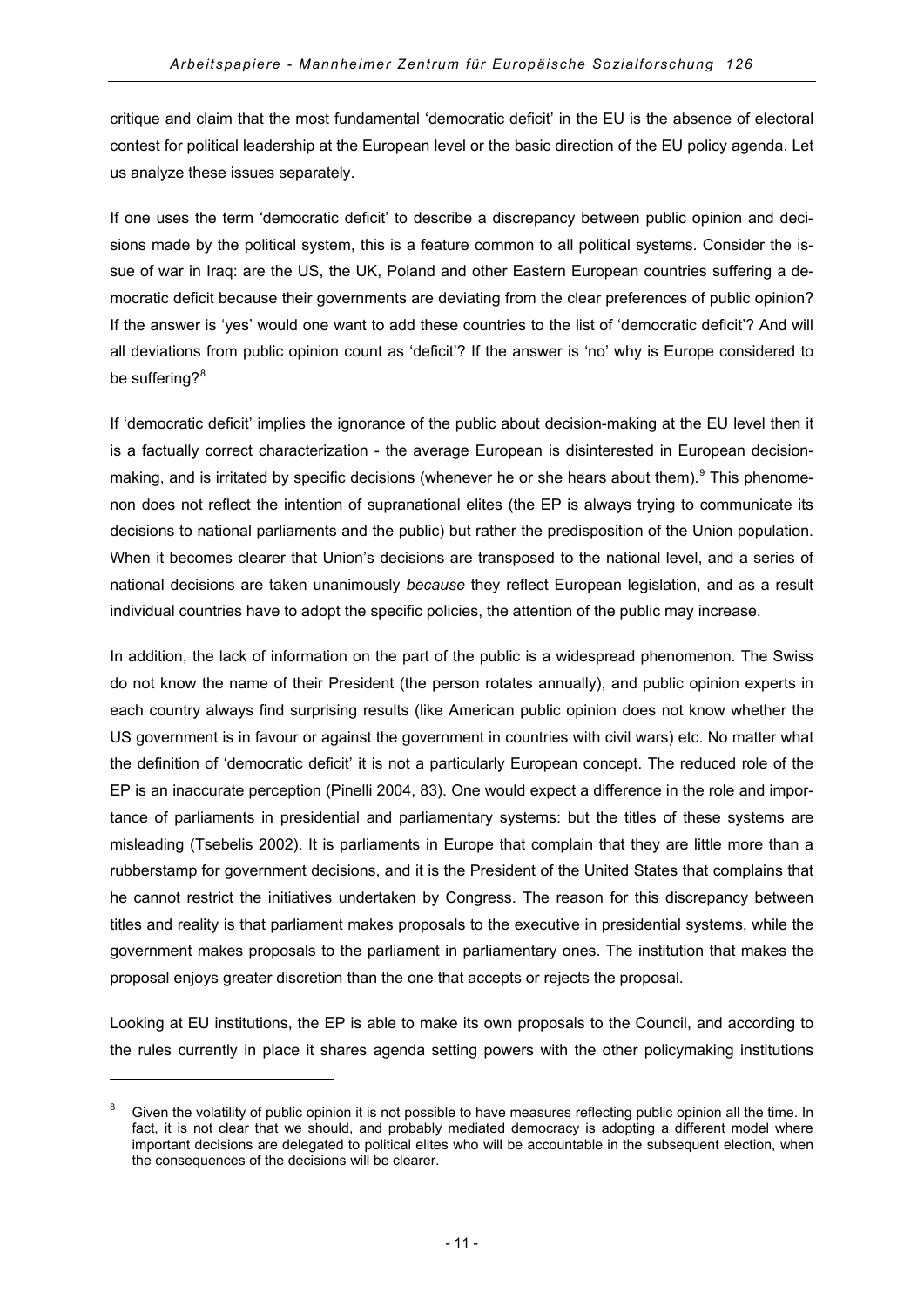<span id="page-16-0"></span>(Commission and Council). In fact, the Commission has stated that 'since the Single European Act came into force on July 1 1987, over 50 percent of Parliament's amendments have been accepted by the Commission and carried by the Council. No national Parliament has a comparable success rate in bending the executive to its will' (Commission Press release of 15 December 1994, quoted in Earnshaw and Judge 1996). So, the term 'democratic deficit' is not an accurate characterization if it is meant to reflect the lack of power of the European Parliament.

But what is most important in this discussion is the following: the application of the Nice Treaty reduces the role of the EP in the decision-making process. If there is already a democratic deficit in the EU, it is going to increase, and if there is not, it may be generated by the application of this Treaty. The reason is simple: the constraints on the decision-making abilities of the Council increase significantly, and as a result, only a few alternatives to the status quo will be acceptable to the required majorities in the Council.

#### <span id="page-16-1"></span>**3.3 Power of judges and bureaucrats**

1

Another consequence of the failure of accepting the Convention text (and the Treaty establishing a Constitution for Europe) is the increased role of bureaucrats and judges. While most analyses think that increasing the power of bureaucrats is a nightmare, the same assessment is not made with respect to judges. The latter are supposed to have the welfare of citizens in mind while the former are not (Smismans 2004).

It is not clear why judges are considered under a different lens than bureaucrats by the literature: they both interpret legislation, and there is no compelling analysis that tells us that they have different goals from each other (neither the arguments that the judges care for the 'common good' are compelling, nor has any argument been made that bureaucrats do *not* care). But no matter what the interests or preferences of these institutions, the real question is: should political decisions be made by the elected representatives of the people of the Union, or should these decisions be left to non-elected agents?

The question may seem provocative and the answer obvious: elected representatives. I just want to clarify that I do not share this belief. There are decisions that are better to be left to judges than to elected representatives: for example issues of human rights are better left to courts. Similarly, there are decisions that are better left to independent agencies (like an ombudsman) than to governments. However, these arguments cannot be made for the majority of political decisions, and reducing the capacity of a political body to make these decisions increases the likelihood that these decisions will be made by non-elected (and non-politically accountable) agents. This is an important point: reducing the capacities of elected representatives of the EU does not necessarily increase the power of national governments. In issues of EU jurisdiction (decided by the treaties) the power reverts to non-elected

<sup>9</sup> It is also truth that the five most interesting political items for the public opinion of the member states (taxation, education, health care, pension systems and revenue policy) do not fall under European jurisdiction.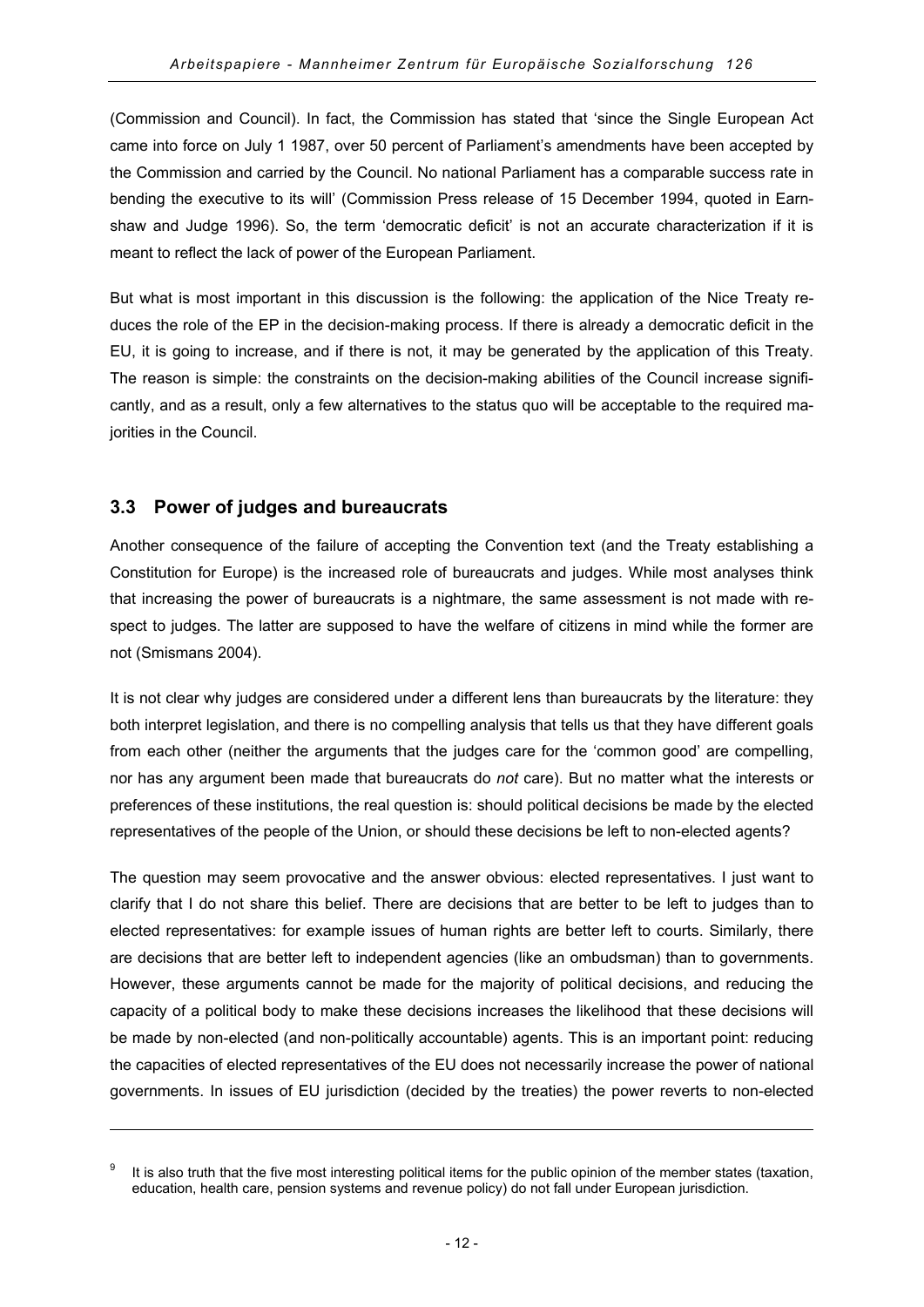<span id="page-17-0"></span>representatives. I am not sure that this is the goal of national governments or people when they vote 'no' in referendums.

## <span id="page-17-1"></span>**4 Designing new institutions in the Convention**

When a text is composed, the person holding the 'pen' usually has a significant impact on the content of the document. In the last of an extended series of constitutional drafts composed by the Single European Act, the Maastricht, the Amsterdam and the Nice Treaties, Valery Giscard D'Estaing was nominated President of the EU Convention which prepared a draft of the EU constitution. He delivered a document which was approved by the Convention, rejected by the Intergovernmental Conference of Rome, and approved (slightly modified) by the Intergovernmental Conference of Brussels.

Giscard made use of essentially all possible institutional means of agenda control. First and foremost, he controlled the process of drafting the rules of procedure for the Convention itself. Table 2 lists the key elements of these rules and how they were used and interpreted by Giscard during the Convention. $10$ 

-

<span id="page-17-2"></span><sup>&</sup>lt;sup>10</sup> Rules of Procedure of the Convention (Convention document CONV 9/02, available at the Convention website, http://european-convention.eu.int).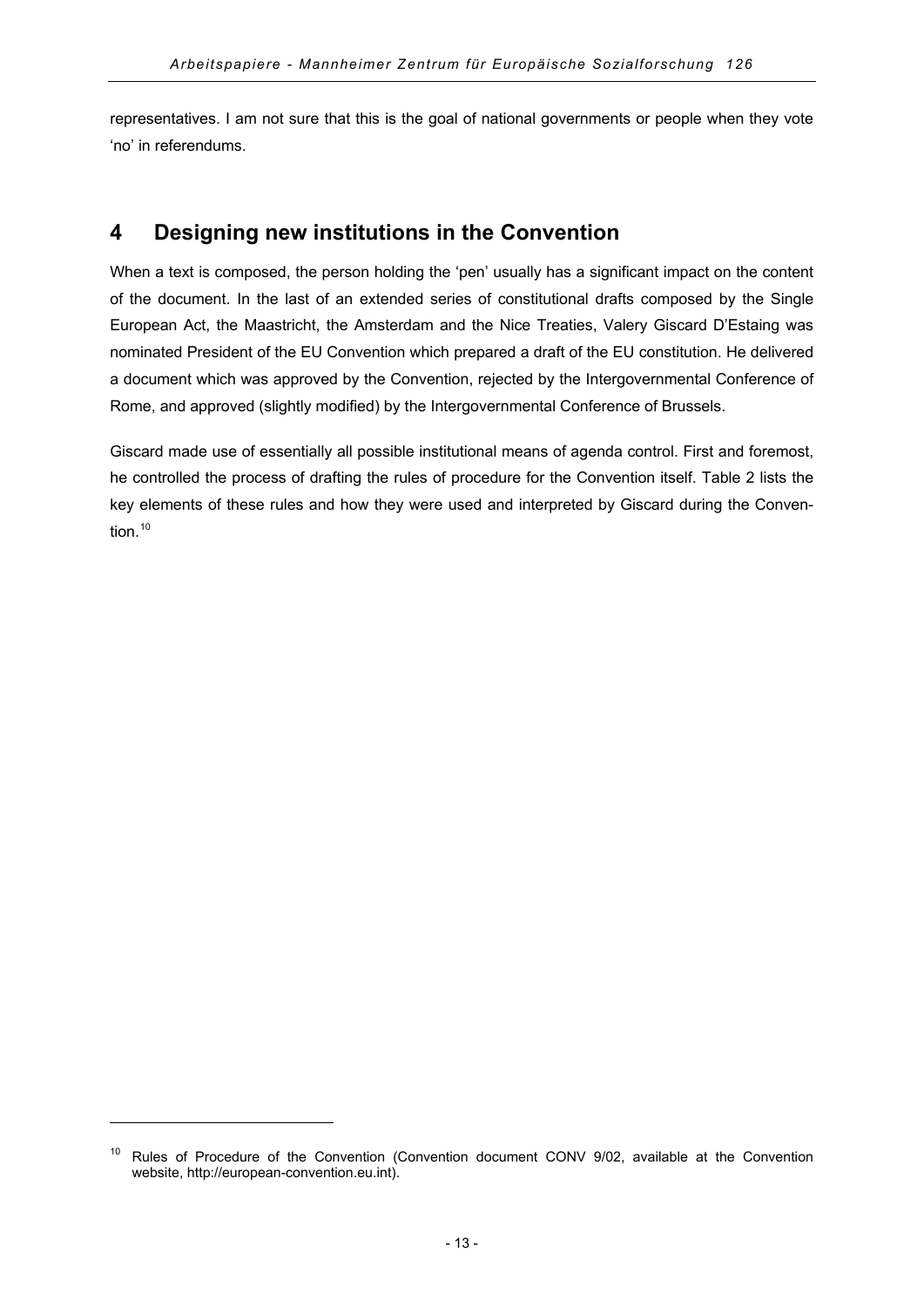|  | Table 2. Institutional Means of Agenda Control in the European Convention |  |  |  |  |  |  |
|--|---------------------------------------------------------------------------|--|--|--|--|--|--|
|--|---------------------------------------------------------------------------|--|--|--|--|--|--|

| <b>Means</b>               | <b>Examples</b>                                                                                                                                                                                                                                                                                                                                                                                                                                        |
|----------------------------|--------------------------------------------------------------------------------------------------------------------------------------------------------------------------------------------------------------------------------------------------------------------------------------------------------------------------------------------------------------------------------------------------------------------------------------------------------|
| <b>Time</b><br>constraints | President controlled the number of meetings. "The Convention shall be convened<br>$\bullet$<br>by its Chairman with the agreement of the Praesidium or following a written request by<br>a significant number of members of the Convention", Rules of Procedure (CONV 9/02),<br>Art. 1.                                                                                                                                                                |
|                            | President chaired all meetings. "Meetings of the Convention shall be chaired by the<br>٠<br>Chairman of the Convention or in his absence by one of the two Vice-Chairmen.", Art.<br>$6(1)$ .                                                                                                                                                                                                                                                           |
|                            | President controlled allocation of time. "Taking account of views expressed by<br>members of the Convention, the Chairman shall ensure the proper conduct of<br>discussions, including by arranging as far as possible that the diversity of the<br>Convention's views is reflected in the debates. He may propose to limit interventions in<br>the interest of the efficient conduct of debates.[]", Rules of Procedure (CONV 9/02),<br>Art. $6(7)$ . |
| <b>Closed or</b>           | Praesidium drew up the agenda. "The Praesidium shall draw up the provisional<br>$\bullet$<br>calendar and agendas for meetings of the Convention and shall submit them to the                                                                                                                                                                                                                                                                          |
| restrictive rules,         | Convention for approval. []", Art. 2.                                                                                                                                                                                                                                                                                                                                                                                                                  |
| and expansive              | Praesidium controlled the meetings of the working groups. "The Praesidium<br>$\bullet$                                                                                                                                                                                                                                                                                                                                                                 |
| rules ("last offer         | agreed that in order to allow for real work to be done in working groups, their mandate<br>should focus on specific questions which could not be examined in depth in the                                                                                                                                                                                                                                                                              |
| authority")                | plenary, and their duration should be limited. It was suggested that they should be                                                                                                                                                                                                                                                                                                                                                                    |
|                            | chaired by a member of the Praesidium with a view to ensuring the consistency of their                                                                                                                                                                                                                                                                                                                                                                 |
|                            | work.", Summary of the Praesidium meeting on 15/04/2002.<br>Formulation of a single document instead of several proposals. "However, there is<br>٠                                                                                                                                                                                                                                                                                                     |
|                            | no doubt that [] our recommendation would carry considerable weight and authority if<br>we could manage to achieve broad consensus on a single proposal which we could all<br>present. If we were to reach consensus on this point, we would thus open the way<br>towards a Constitution for Europe.", Giscard d'Estaing's introductory speech in the<br>Convention, 26/02/2002, p.11.                                                                 |
| Sequencing                 | Praesidium controlled the process of amending the agenda. "[] Any member of<br>$\bullet$                                                                                                                                                                                                                                                                                                                                                               |
| rules and                  | the Convention may ask the Praesidium in writing to add agenda points to the draft                                                                                                                                                                                                                                                                                                                                                                     |
| Gatekeeping                | agenda of a Convention session. The Praesidium shall in any case add a subject to the                                                                                                                                                                                                                                                                                                                                                                  |
|                            | draft agenda when the request is made by writing one week before the scheduled<br>session of the Convention by a significant number of members. At the beginning of a                                                                                                                                                                                                                                                                                  |
|                            | meeting, the Convention may decide by consensus on a proposal of its Praesidium to                                                                                                                                                                                                                                                                                                                                                                     |
|                            | add other items to the agenda.", Rules of Procedure (CONV 9/02), Art. 2.                                                                                                                                                                                                                                                                                                                                                                               |
|                            | Praesidium controlled the process of drafting articles and postponed discussion<br>on institutional questions . "It was confirmed that from the beginning of 2003, in the                                                                                                                                                                                                                                                                              |
|                            | light of the outcome of the debate in plenary on the Working Groups'                                                                                                                                                                                                                                                                                                                                                                                   |
|                            | recommendations, the Praesidium would draft sections of the treaty to be put forward                                                                                                                                                                                                                                                                                                                                                                   |
|                            | to the Convention. It was also confirmed that institutional questions would be<br>discussed in Plenary, not in working groups, and that the discussion should be initiated<br>on the basis of a paper prepared by the Praesidium, with the support of the Secretariat,                                                                                                                                                                                 |
|                            | aimed at structuring the debate.", Summary of the Praesidium meeting on 6/11/2002.                                                                                                                                                                                                                                                                                                                                                                     |
|                            | Written contributions had to be sent to the Praesidium before consideration.<br>"Any member (full or alternate), and observer of the Convention may address a written                                                                                                                                                                                                                                                                                  |
|                            | contribution to the Praesidium. The contributions may be individual or collective. Such                                                                                                                                                                                                                                                                                                                                                                |
|                            | written contributions shall be forwarded to the members (full and alternate), and                                                                                                                                                                                                                                                                                                                                                                      |
|                            | observers of the Convention by the Secretariat []", Rules of Procedure (CONV 9/02),<br>Art. $4(1-2)$ .                                                                                                                                                                                                                                                                                                                                                 |
|                            | Distinction between a "listening", "study", and "recommendation" phase,<br>$\bullet$<br>Giscard d'Estaing's introductory speech in the Convention, 26/02/2002, p.8 ff.                                                                                                                                                                                                                                                                                 |
| <b>Voting</b>              | No open voting in the Convention. President determined consensus. "The<br>٠                                                                                                                                                                                                                                                                                                                                                                            |
|                            | recommendations of the Convention shall be adopted by consensus, without the                                                                                                                                                                                                                                                                                                                                                                           |
|                            | representatives of candidate states being able to prevent it. When the deliberations of<br>the Convention result in several different options, the support obtained by each option                                                                                                                                                                                                                                                                     |
|                            | may be indicated.", Rules of Procedure (CONV 9/02), Art. 6(4).                                                                                                                                                                                                                                                                                                                                                                                         |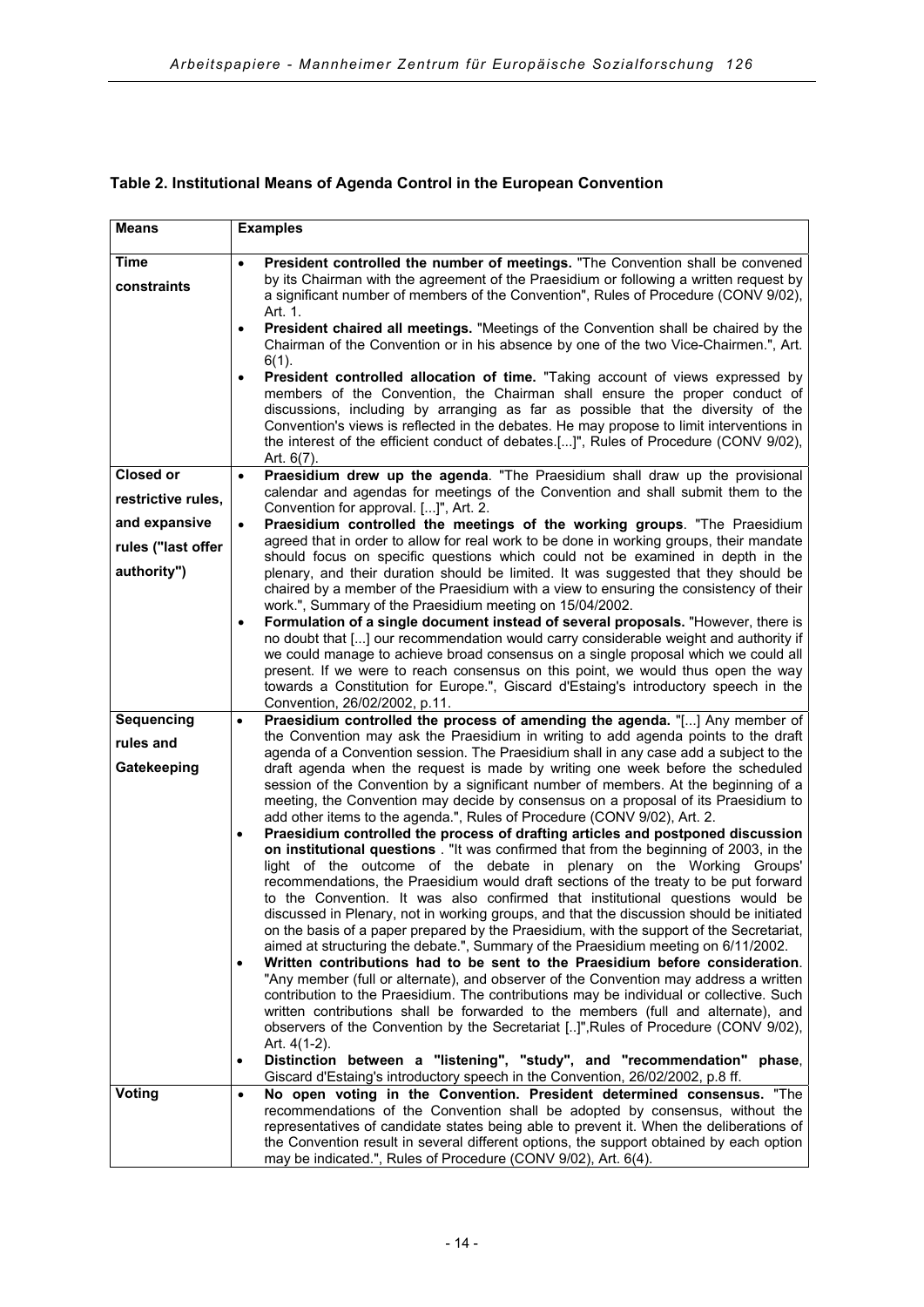#### <span id="page-19-1"></span><span id="page-19-0"></span>**4.1 Time constraints**

Giscard controlled the process of convening the Convention meetings. Either he convened the meetings himself or on the written request by a significant number of members of the Convention, with Giscard determining what 'a significant number' would consist of. He also chaired all meetings and could limit interventions. Giscard's efficient use of time is considered important for the outcome of the Convention (Deloche-Gaudez 2004, p. 60 and Norman 2003, p. 324).

#### <span id="page-19-2"></span>**4.2 Closed or restrictive rules and expansive rules ('last offer authority')**

The Praesidium of the Convention drew up the agendas of the Convention. Although individual members of the Convention were allowed to ask the Praesidium in writing to add agenda points, the Praesidium only had to do this when the request was made by 'a significant number of members'. Again, this was up for interpretation by the President. Working groups were set up during the course of the Convention to focus on specific aspects. The Praesidium controlled this process by chairing all working groups. Finally, Giscard made it clear in the very beginning of the Convention that he wanted to produce a single document instead of several proposals. Because the rules of procedure stipulated that all amendments had to be proposed to the Praesidium, it was up for the Praesidium to present revised articles, either incorporating the changes or sticking with the original proposals. This gave the Praesidium essentially 'last offer authority'.

#### <span id="page-19-3"></span>**4.3 Sequencing Rules and Gatekeeping**

The Praesidium controlled the amending process and, together with the Secretariat, acted as a gatekeeper. After the initial proposals were submitted by the Praesidium, the amendments to the proposals had to be made in writing to the Praesidium in a short time period. According to Norman, the Secretariat played an important supporting role in controlling the agenda process by 'holding back documents, never letting opposition groups consolidate, and creating a climate in which the most enthusiastic partisan among the [members of the Convention] would eventually settle for a compromise' (Norman 2003, p. 337). Giscard's decision to distinguish between a 'listening', a 'study', and a 'recommendation' phase further allowed him to neglect initial amendments from the floor and to pick them up (or not) at a later stage. An important decision of Giscard was to avoid discussion on institutional questions in working groups and to postpone the discussion until the very end of the Convention, thus giving him full control of the final and most controversial proposals.

#### <span id="page-19-4"></span>**4.4 Voting**

In the beginning of the work of the Convention, the Praesidium decided that voting would not be a working method: 'Members of the Praesidium recognized that, given the non-homogenous character of the composition of the Convention, it was not appropriate to resort to a vote. The Convention should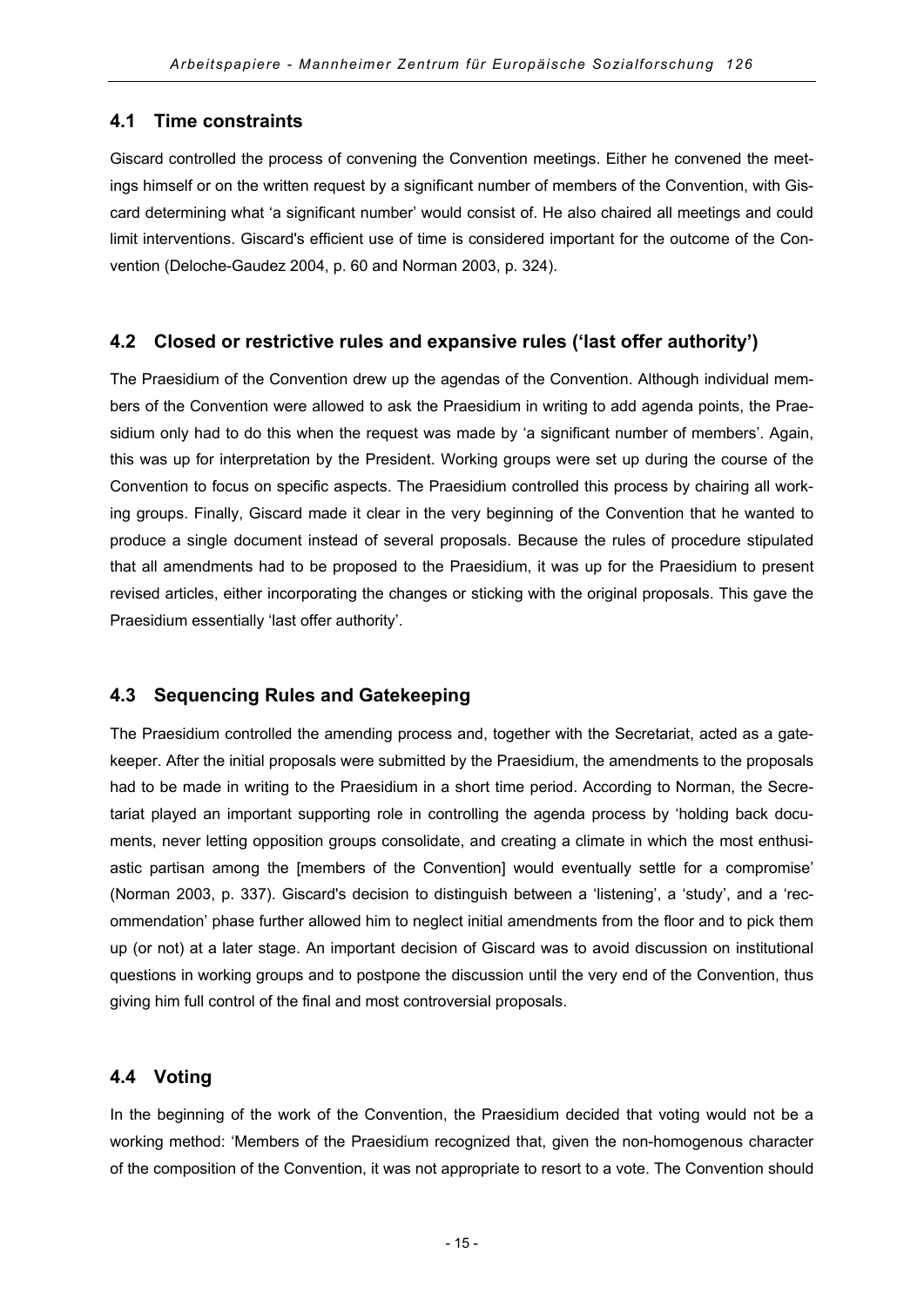aim at achieving consensus or, at least, a substantial majority.' (Praesidium meeting conclusions, 26/2/2002). The decision of Giscard not to allow open voting in the Convention was an important means to control the agenda and the drafting process. The rules of procedure stipulated for the outcome to be adopted by consensus, without the possibility of indicative votes. It was up for the President of the Convention to determine what consensus meant. In practice, a typical Convention day proceeded as follows: the members of the Convention would put their names on the list of speakers and would thus be able to speak for a few minutes in the plenary on the subject matter on the agenda. Giscard would conclude the session pointing out those points that according to his view were accepted by consensus (Deloche-Gaudez 2003, p.394). As for the final session of the Convention, Giscard did not use the word 'consensus', but later said that support for the draft constitution was 'virtually unanimous' (Norman 2003, p. 337).

In short, Giscard used every trick in the book, and was very influential in shaping the EU constitution. How did he do it? He expanded the authority of the convention, and shaped the document that it produced. By eliminating votes, he enabled the presidium and the secretariat to summarize the debates. He used time limits to stop possible opponents from making proposals; he selected the staff members himself and took away possible sources of opposition. In this way he was able to shape the document in a very efficient way.

Tsebelis and Proksch (2007) expand on the analysis of agenda-setting in the Convention. They show that Giscard shaped particular tools that enabled him to manipulate the Convention and extract from it everything that this collective player was willing and able to provide. The body Giscard was presiding over was significantly more extreme in its composition than intergovernmental conferences. Indeed besides governments, it included EU institutions like the EP and the Commission, as well as representatives of national parliaments who were less in favour of European integration than their own governments. Given that even intergovernmental conferences, despite months of preparations, sometimes fail to produce any results, the failure of any agreement in the Convention was a distinct possibility. Another serious possibility would have been an 'anarchic' document, in which different parts would have reflected the prevalence of different majorities. Giscard was able to avoid both of these possibilities. Tsebelis and Proksch (2007) argue that he was able to produce these results through the astute use of three significant tools that he developed. First, he limited the number of amendments that could be proposed by Convention delegates by imposing timing to the whole process. Second, he created an iterated agenda setting process in order to modify amendments once they had been proposed. Third, he prohibited voting, and produced results 'by consensus', where he reserved the right to define the meaning of the term.

There has been an institutional ping-pong game between two presidents of France. Under the Presidency of Jacques Chirac the EU adopted the Nice Treaty and instituted the triple majority requirement that seriously undermines the decision-making abilities of the Council. Valéry Giscard d'Estaing (ex-President of France) was the President of the Convention, which repealed the most restrictive clause of a QM of weighted votes in the Council, a proposal which would have unblocked the Council and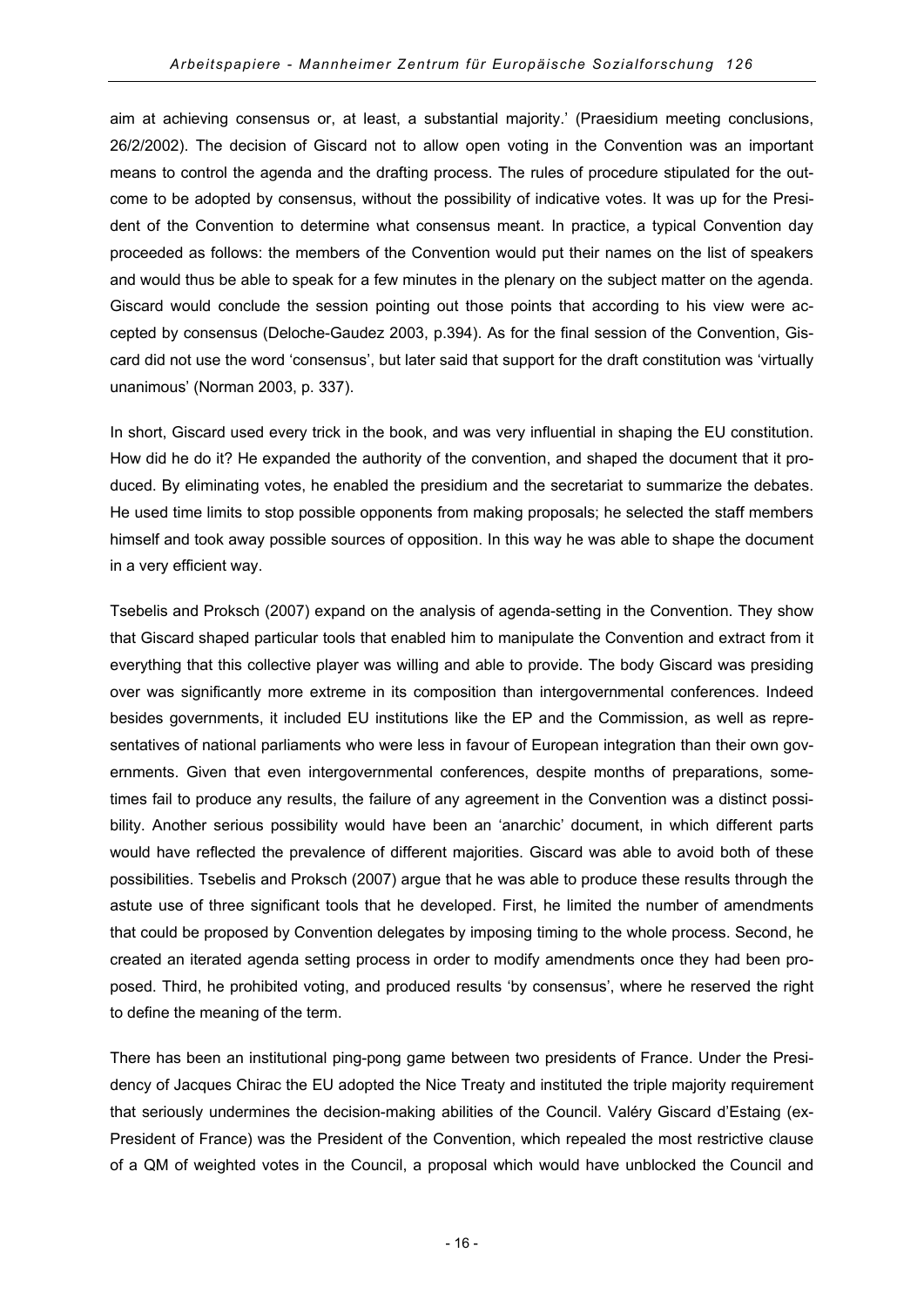<span id="page-21-0"></span>enabled it to make more political decisions. A compromise solution (without the weighted majority voting) was adopted during the IGC, and accepted by Chirac along with all the other European leaders. This compromise was rejected by the French voters. The result – for the time being – was the return to the Nice Treaty.

## <span id="page-21-1"></span>**5. The final response of EU governments to the impasse**

The referendums were followed by a long reflexion period, where political elites in the EU were thinking of finding a solution to the institutional impasse generated by the two referendums. The solution was adopted in the Brussels summit under the German Presidency. Angela Merkel, the German Chancellor was able to forge a compromise among the EU countries that essentially preserved the text adopted in Brussels in 2004 precisely because of its focal point qualities (all the accounts indicate that she knew that any modification would open an unending discussion about the other points requiring change). In addition, educated from the French and Dutch referendum experience, she produced a strategy for adoption which avoids referendums as much as possible.

In her efforts to have the same text accepted, she entered into serious conflict with the Polish leadership who wanted to preserve the voting rules of Nice, and in the absence of these rules the 'square root' rule produced by the power index literature and supported by lots of academics (e.g. Hosli and Machover 2004, Kauppi and Widgrén 2004), some of whom in an open letter even urged EU member states in 2004 to adopt the proposal (Open Letter 2004). The essence of this government conflict is captured by Figure 5.

In this figure, I present the population size of the EU countries, their voting weight according to the Nice Treaty, as well as the approximation of these weights by a linear and a square root function. It is clear that for Poland (as well as Spain) the Nice rules produce significantly better results than the square root, which is better than the linear function, while for Germany it is exactly the opposite: the linear function is the best, seconded by the square root, and followed by the Nice Treaty. The conflict between Germany and Poland is obvious on the basis of this figure.

What requires additional discussion is the attachment of part of the academic community to the 'square root rule' generated by the power index literature. We need to have a short discussion on the matter, so that the reader is not left with the impression that an 'unfair' rule was adopted for no other reason except that it happened to be adopted in Brussels in 2004, or, before that in the Convention.

The 'square root' argument is presented in the power index literature as the fair rule to represent populations: 'Although using a square rooted population as the basis for a voting scheme might sound mysterious, it can also be justified from the point of view of fairness. It can be shown that in a two-tier decision-making system (e.g. the Member States at the lower level and the EU at the upper) the square-root rule guarantees under *certain circumstances* that each citizen is equally represented in the Council regardless of his/her home country.' (Widgrén, M. (1994), emphasis added). The 'certain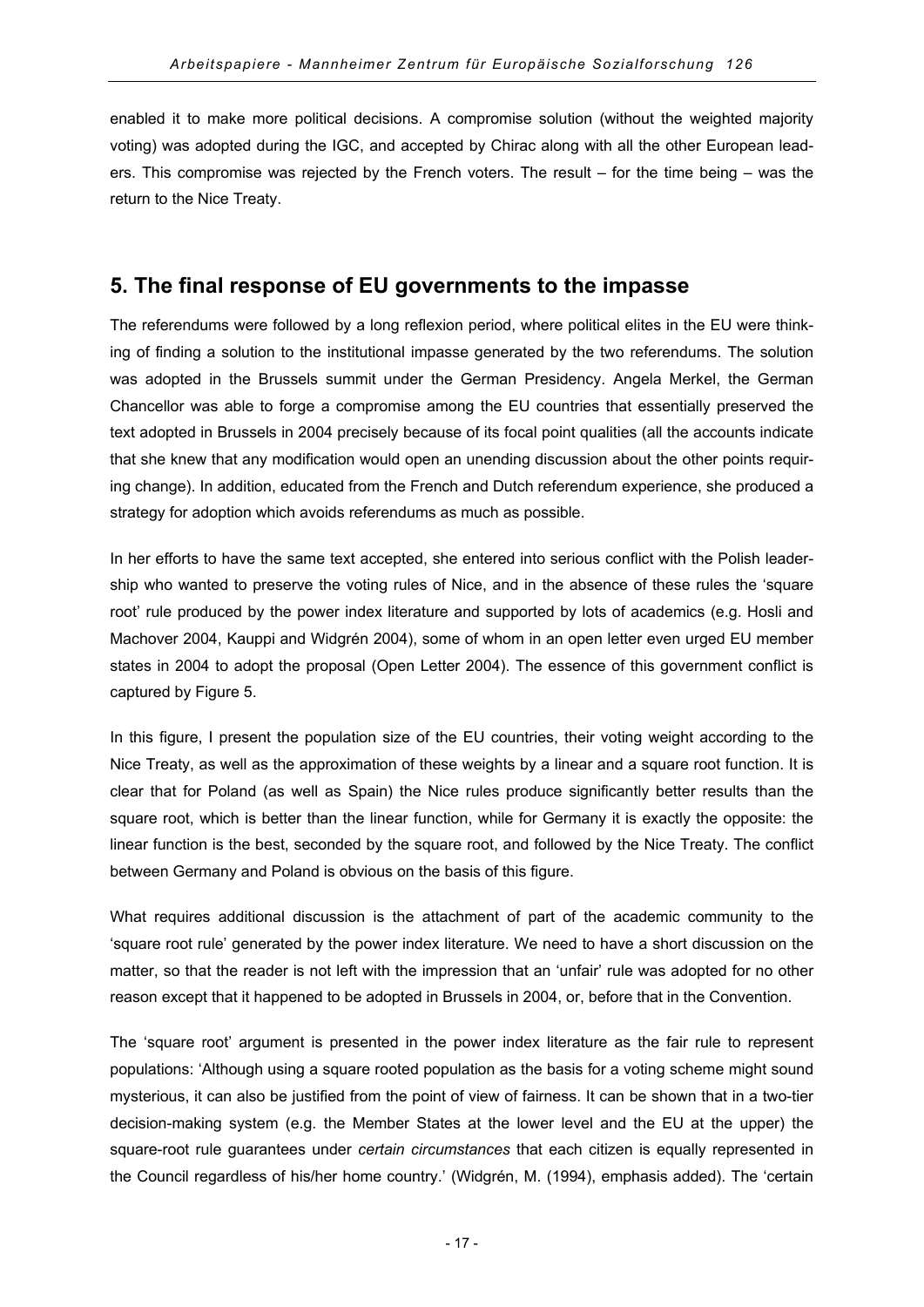<span id="page-22-0"></span>circumstances' of the text, is the assumption that every coalition is equally likely. This assumption produces higher 'power index' for larger countries, which has to be compensated by providing to them less votes through the square root function. It may seem reasonable to adopt a probabilistic view of reality (an equal probability of all coalitions assumption), particularly if an academic comes from mathematics or statistics.<sup>[11](#page-22-2)</sup> However, the social sciences more often adopt strategic assumptions. More recent arguments in the literature (Snyder et al 2005) make the point that if different coalitions have different 'values' the ones that are cheaper will be selected. Consequently, in equilibrium, all votes will have the same value. This means that if a country X is twice as large as a country Y, it should have twice the 'price' of Y, because if this were not the case, the cheaper one would be selected in a competitive environment. This simple argument produces linear outcomes: a large country with two times the votes of two small ones has exactly the same power as the two small ones put together, not more; therefore there is no reason to provide less votes to larger countries (the square root proposal). The normative implication of this argument is that the solution adopted by the Convention, and in subsequently institutionalized by the Brussels summit, cannot be criticized on the grounds of fairness.

### <span id="page-22-1"></span>**Conclusions**

1

The rollercoaster that the EU went through for the adoption of its institutions was extraordinary: the process has lasted close to a decade (from the realization of the institutional blunder of Nice to the Brussels and Lisbon IGCs and the process they created (which is not over yet). We are about to ratify a text adopted long ago, by leaders who have already been replaced by their people. Yet, EU elites insisted on this text (because of it extraordinary properties) and prevailed despite objections and popular mobilizations against it. It is ironic that the people who wanted to open the E institutions to the people of Europe in order to have them participate and ratify the big institutional change decided to avoid referendums when they saw their results. On the other hand, one should not believe that a referendum is necessarily a more democratic solution than a parliamentary decision. While it is true that a referendum is a direct response of the people, the question asked is crucial, and the information of the people on the relevant issues a necessary condition for a democratic solution. I have argued in other occasions that we cannot make such claims for the French and Dutch referendums. As a result, we have to be gratified that a solution to the institutional impasse has been found and is progressing.

<span id="page-22-2"></span><sup>&</sup>lt;sup>11</sup> The argument was presented in the mathematical literature by Penrose (1946)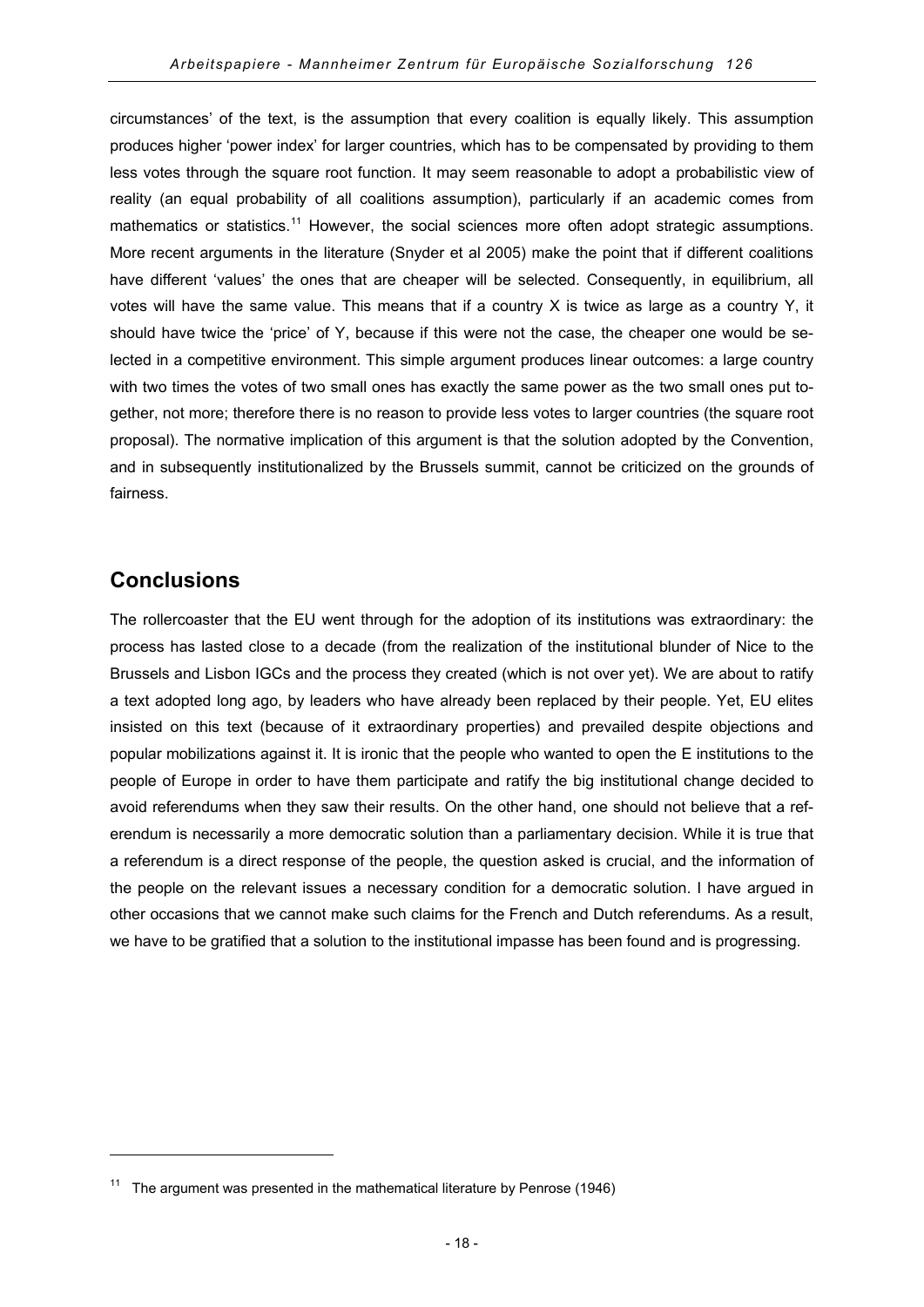#### <span id="page-23-1"></span><span id="page-23-0"></span>**Literature**

- Cameron, David R. 2004. "Forum Section: The Stalemate in the Constitutional IGC over the Definition of a Qualified Majority", European Union Politics 5(3), pp. 373-391.
- Deloche-Gaudez. 2004. "Le Secretariat de la Convention européenne: un acteur influent", *Politique Européenne* 13, pp. 43-67.
- Earnshaw, D. and D. Judge. 1996. "From co-operation to co-decision: The European Parliament's path to legislative power." In *European Union: Power and Policy-Making,* ed. J. J. Richardson. London: Routledge.
- European Commission. 2006. "Better Lawmaking Report 2005", *Commission Document COM(2006) 289 final.*
- European Report. 2003. "Giscard d'Estaing says more time is needed for EU Constitution", 20 December 2003.
- European Report. 2005. "Working Time: Member States Fail to Reach Agreement over Opt-Out", 10 December 2005.
- Follesdal, Andreas and Simon Hix. 2006. "Why There is a Democratic Deficit in the EU: A Response to Majone and Moravcsik", *Journal of Common Market Studies* 44 (3), 533–562
- Galloway, D. 2001. *The Treaty of Nice and beyond: realities and illusions of power in the EU*: Sheffield Academic Press.
- Garrett, Geoffrey and George Tsebelis. 1996. "An Institutional Critique of Intergovernmentalism", *International Organization*, 50(2): 269-299.
- Garrett, Geoffrey and George Tsebelis. 1999a. "Why Resist the Temptation to Apply Power Indices to the European Union?", *Journal of Theoretical Politics*, 11(3): 291-308
- Garrett, Geoffrey and George Tsebelis. 1999b. "More Reasons to Resist the Temptation of Power Indices in the EU" (1999, with G. Garrett) *Journal of Theoretical Politics* 11 (3): 331-38
- Garrett, Geoffrey and George Tsebelis. 2001 "Even More Reasons to Resist the Temptation of Power Indices in the EU" *Journal of Theoretical Politics* 13(1): 99-105
- Gormley, Laurence W. 2003. "The Judicial Architecture of the European Union after Nice." In *Accountability and Legitimacy in the European Union,* ed. D. Wincott: Oxford University Press.
- Henisz, WJ. 2000. "The Institutional Environment for Economic Growth", *Economics and Politics* 12 (1): 1-31.
- Huber, JD and CR Shipan. 2002. *Deliberate Discretion?: The Institutional Foundations of Bureaucratic Autonomy*: Cambridge University Press.
- Kauppi, H. and Widgrén M. (2004), What determines EU decision making? Needs, power or both? *Economic Policy* 19: 221–266.
- König, Thomas and Thomas Bräuninger. 2004. "Accession and Reform of the European Union. A Game Theoretical Analysis of Eastern Enlargement and Constitutional Reform", *European Union Politics* 3: 93-124.
- Kydland, Finn E. and Edward C. Prescott. 1977. "Rules Rather than Discretion: The Inconsistency of Optimal Plans", *The Journal of Political Economy* 85 (3): 473-492.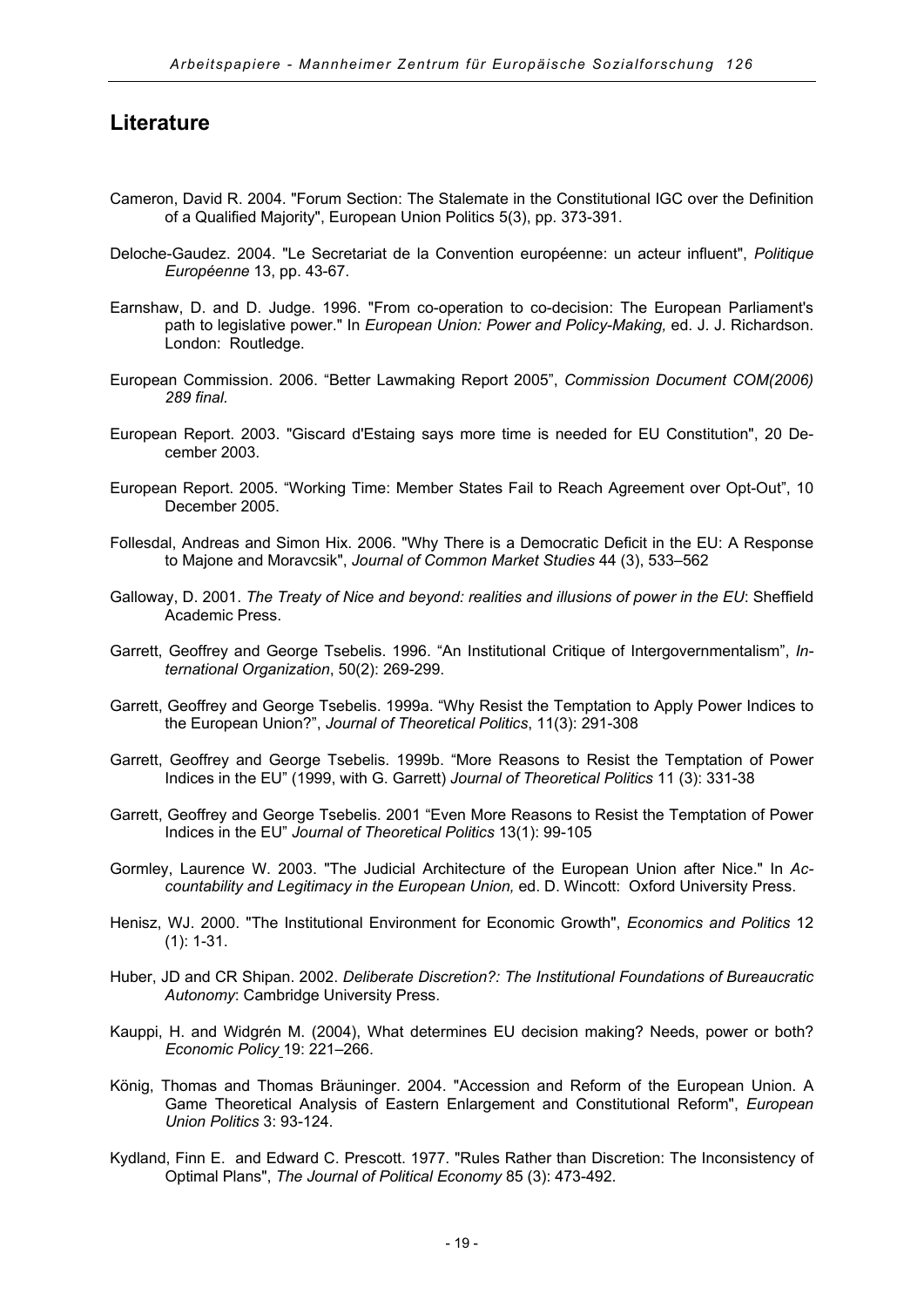- Majone, G. 1998. "Europe's "Democratic Deficit": The Question of Standards." *European Law Journal* 4 (1): 5–28.
- Majone, G. 2000. "The Credibility Crisis of Community Regulation", *Journal of Common Market Studies* 38 (2): 273–302.
- McCubbins, Mathew D. , Roger G. Noll and Barry R. Weingast. 1987. "Administrative Procedures as Instruments of Political Control", *Journal of Law, Economics, & Organization* 3 (2): 243-277.
- McCubbins, Mathew D., Roger G. Noll and Barry R. Weingast. 1989. "Structure and Process, Politics and Policy: Administrative Arrangements and the Political Control of Agencies", *Virginia Law Review* 75 (2): 431-482.
- Metcalfe, Les. 2000. "Reforming the Commission: Will Organizational Efficiency Produce Effective Governance?" *Journal of Common Market Studies* 38 (5): 817-841.
- Moe, Terry M. 1990. "Political Institutions: The Neglected Side of the Story", *Journal of Law, Economics, & Organization* 6: 213-253.
- Moe, Terry M. and Michael Caldwell. 1994. "The Institutional Foundations of Democratic Government: A Comparison of Presidential and Parliamentary Systems", *Journal of Institutional and Theoretical Economics.* 150: 171-195.
- Moravcsik, A. 2002. "In Defence of the "Democratic Deficit": Reassessing the Legitimacy of the European Union", *Journal of Common Market Studies* 40 (4): 603–34.
- Moravcsik, A. (2006) "What can we learn from the collapse of the European Constitutional project?" *Politische Vierteljahresschrift* 47: 2, 219–241
- Norman, Peter. 2003. The Accidental Constitution. The Story of the European Convention. Brussels: EuroComment.
- Open Letter to the Governments of the EU Member States (2004), available at http://www.esi2.us.es/~mbilbao/pdffiles/letter.pdf
- Penrose, L.S. (1946), The elementary statistics of majority voting, *Journal of the Royal Statistical Society* 109: 53-57.
- Pinelli, C. 2004. "The Powers of the European Parliament in the New Constitutional Treaty", International Spectator 39: 83-96.
- Santoni, M. and F. Zucchini. 2004. "Does policy stability increase the Constitutional Court's independence? The case of Italy during the First Republic (1956-1992)", Public Choice 120 (3-4): 439 - 401.
- Smismans, S. 2004. "The Constitutional Labeling of the 'Democratic Life of the EU': Representative and 'Participatory' Democracy." In Political Theory and the European Constitution, ed. L. Dobson and A. Føllesdal. London: Routledge 2004.
- Snyder, JM, MM Ting and S Ansolabehere. 2005. "Legislative bargaining under weighted voting", *American Economic Review* 95 (4): 981–1004.
- Tsebelis, George. 2002. *Veto Players: How Political Institutions Work*. Princeton: Princeton University Press and Russell Sage Foundation.
- Tsebelis, George. 2006. "The European Convention and the Rome and Brussels IGCs: A Veto Players analysis." In *Preference Formation and European Constitution-building. A Comparative Study in Member States and Accession Countries,* ed. T. König and S. Hug: ECPR/Routledge.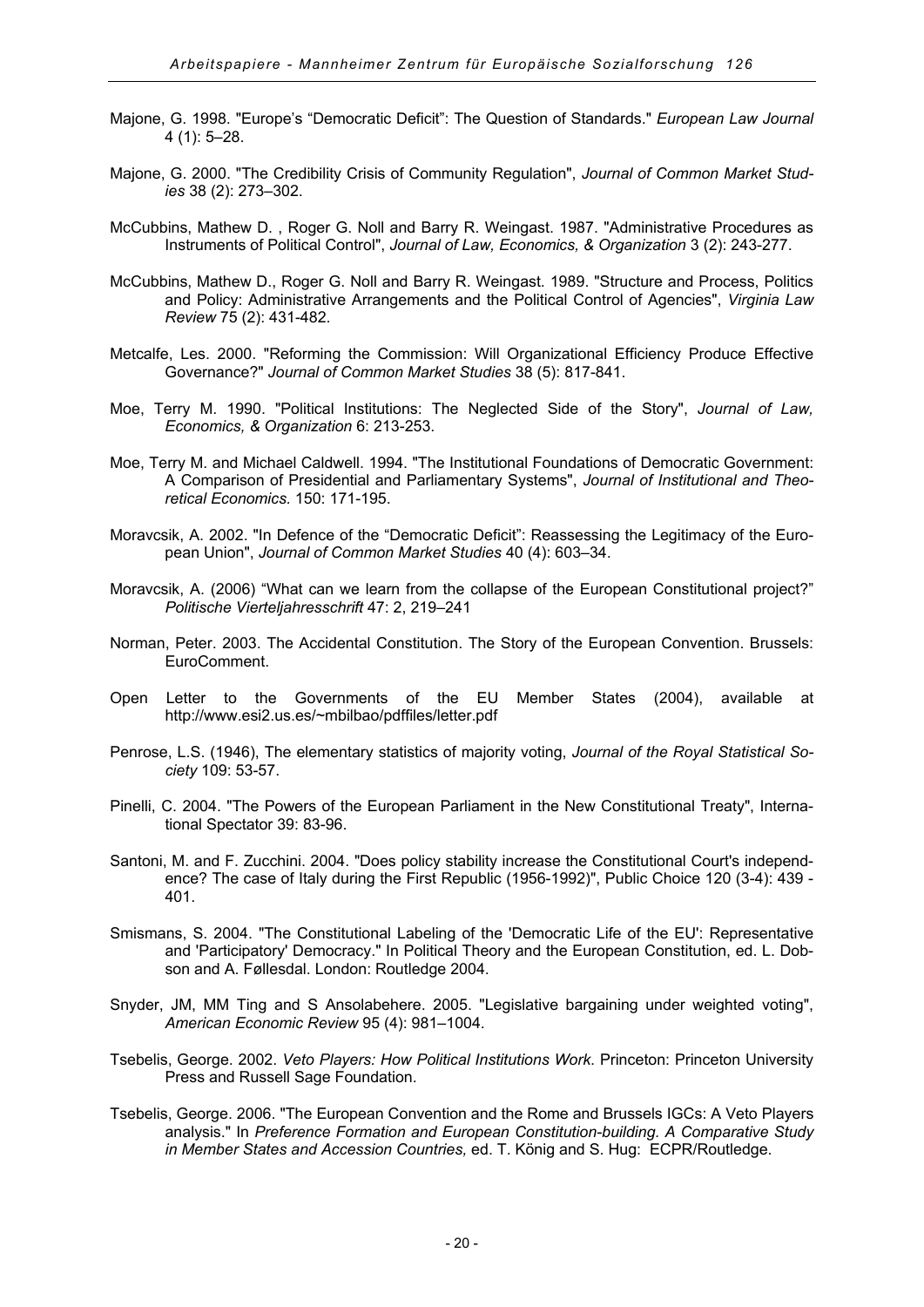- Tsebelis, George and Jeannette Money. 1997. *Bicameralism*. Cambridge, U.K. ; New York: Cambridge University Press.
- Tsebelis, George and Sven-Oliver Proksch. 2007. "The Art of Political Manipulation in the European Convention", *Journal of Common Market Studies* 45 (1): 157–186
- Tsebelis, George and Xenophon Yataganas. 2002. "Veto Players and Decision-Making in the EU after Nice: Policy Stability and Bureaucratic/Judicial Discretion", *Journal of Common Market Studies.* 40 (2): 283-307
- Widgrén, M. (1994). Voting power in the EC and the consequences of two different enlargements. *European Economic Review* 38: 1153–1170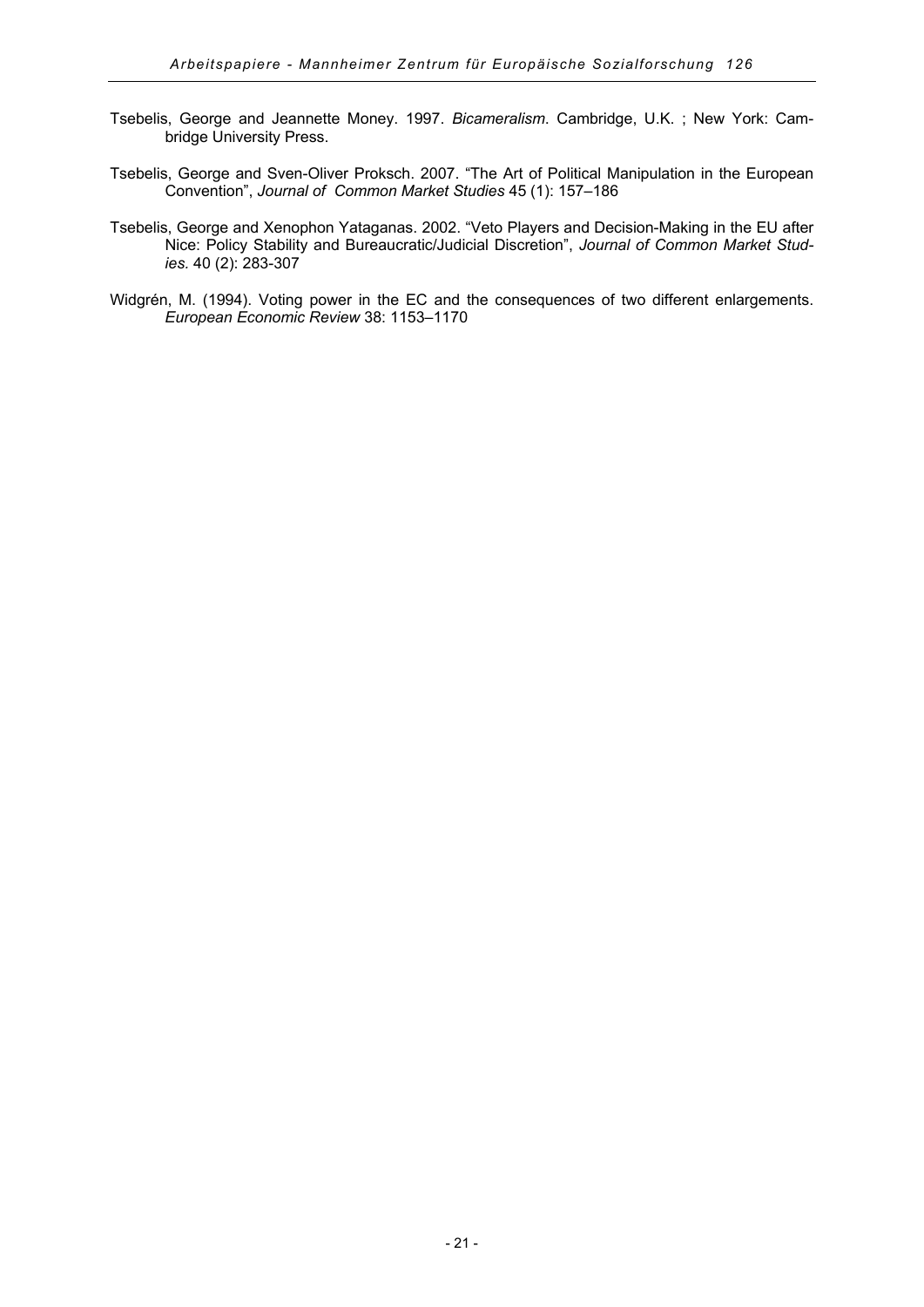## <span id="page-26-1"></span><span id="page-26-0"></span>**Appendix**

## <span id="page-26-2"></span>**Figure 1: Core of 15 and 25 member EU on agricultural issues after Nice (From König and Bräuninger, 2004)**

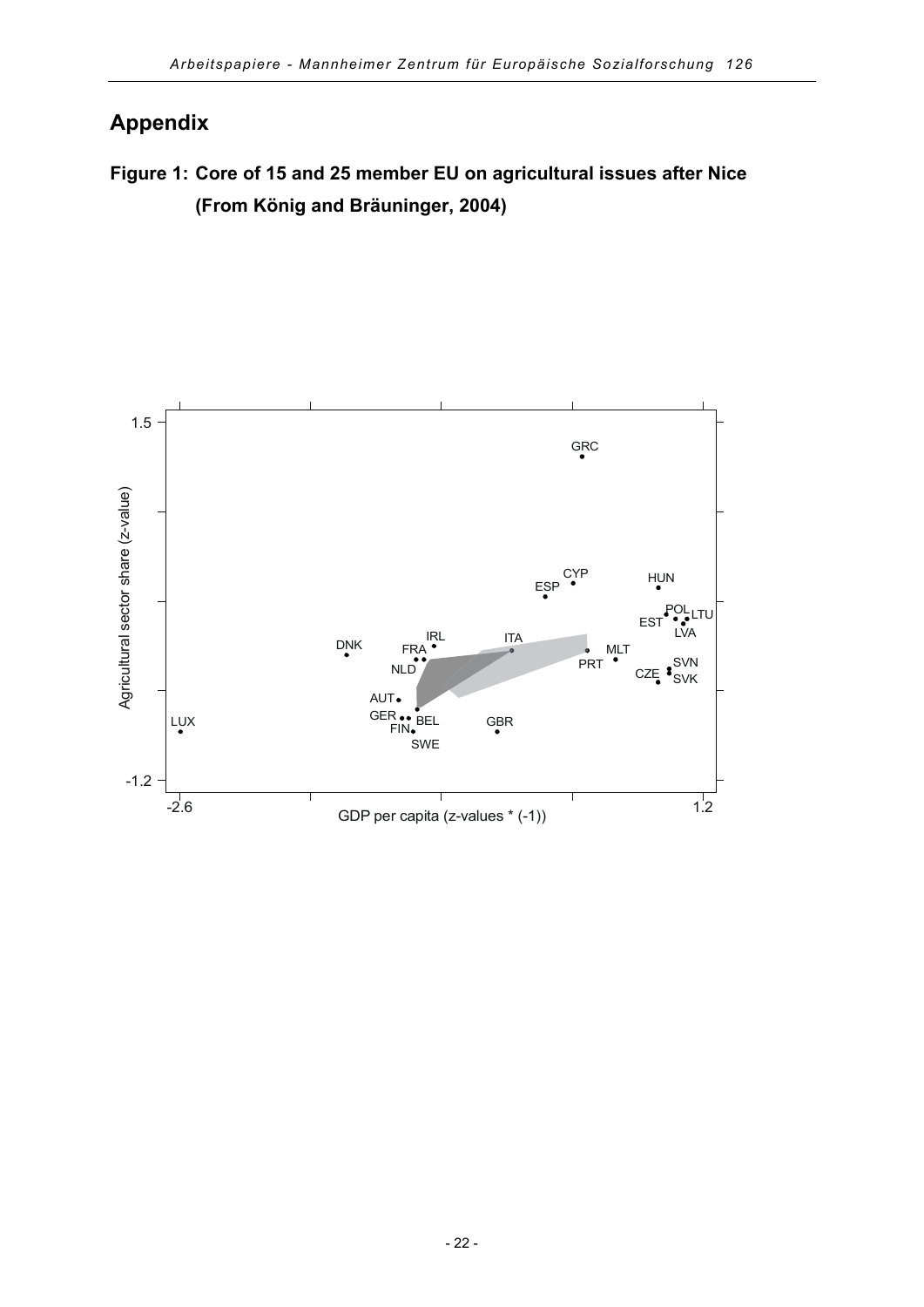<span id="page-27-0"></span>

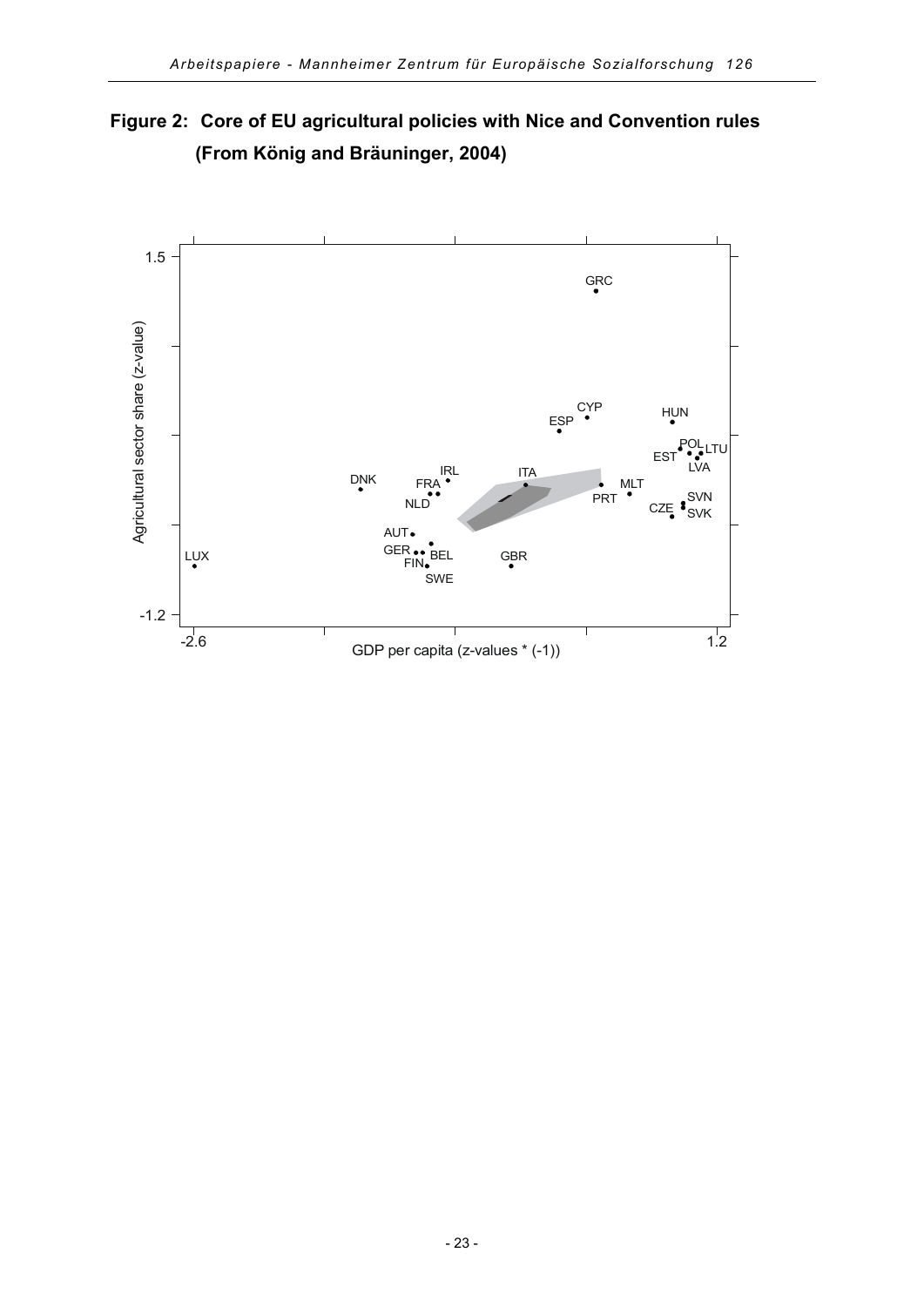## <span id="page-28-0"></span>**Figure 3**

Winset by concurrent majorities, and by unanimity in the Council

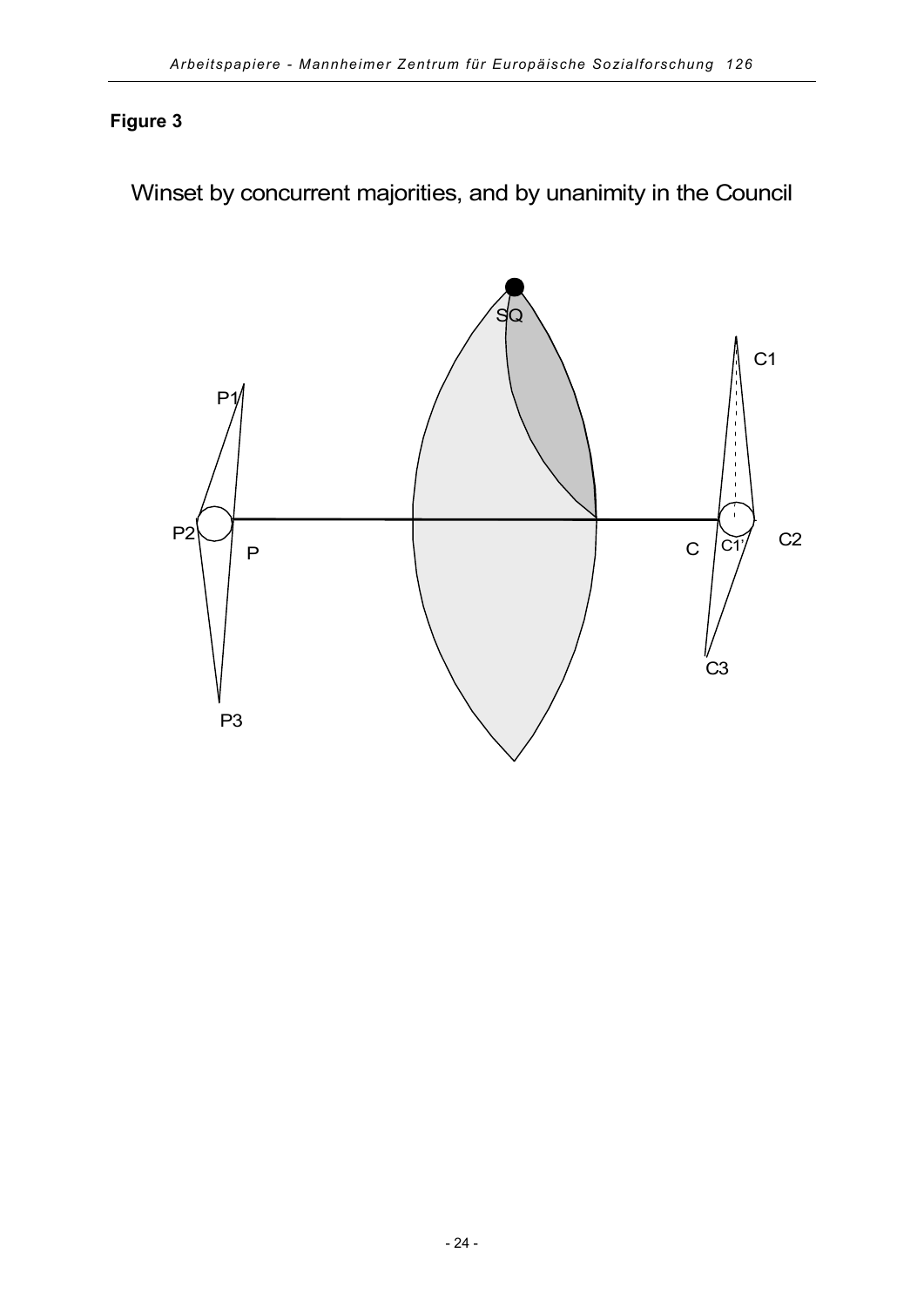<span id="page-29-0"></span>**Figure 4** 





First mover outside core (J or K) selects closest point inside core (J' or K'); First mover inside core (L1 or L2) selects own ideal point.